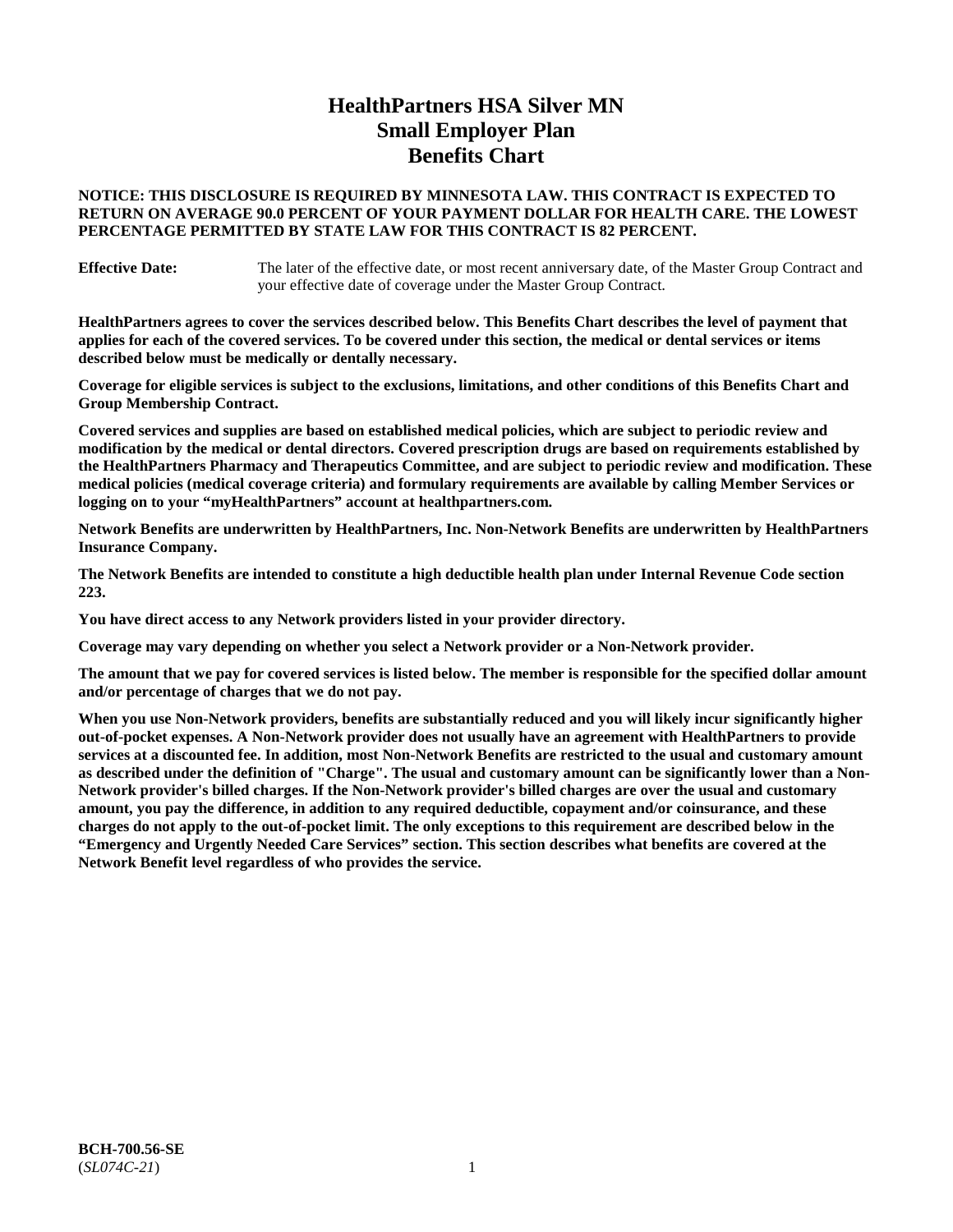# **These definitions apply to this Benefits Chart. They also apply to the Contract.**

| <b>Biosimilar Drugs:</b> | A prescription drug, approved by the Food and Drug Administration (FDA), that the FDA has<br>determined is biosimilar to and interchangeable with a biological brand name drug. Biosimilar<br>drugs are not considered generic drugs and are not covered under the generic drug benefit.                                                                                                                                                                                                                                                                                                                                           |
|--------------------------|------------------------------------------------------------------------------------------------------------------------------------------------------------------------------------------------------------------------------------------------------------------------------------------------------------------------------------------------------------------------------------------------------------------------------------------------------------------------------------------------------------------------------------------------------------------------------------------------------------------------------------|
| <b>Brand Name Drug:</b>  | A prescription drug, approved by the Food and Drug Administration (FDA), that is manufactured,<br>sold, or licensed for sale under a trademark by the pharmaceutical company that originally<br>researched and developed the drug. Brand name drugs have the same active-ingredient formula as<br>the generic version of the drug. However, generic drugs are manufactured and sold by other drug<br>manufacturers and are generally not available until after the patent on the brand name drug has<br>expired. A few brand name drugs may be covered at the generic drug benefit level if this is<br>indicated on the formulary. |
| <b>Calendar Year:</b>    | This is the 12-month period beginning 12:01 A.M. Central Time, on January 1, and ending 12:00<br>A.M. Central Time of the next following December 31.                                                                                                                                                                                                                                                                                                                                                                                                                                                                              |
| <b>Charge:</b>           | For covered services delivered by participating network providers, this is the provider's discounted<br>charge for a given medical/surgical service, procedure or item.                                                                                                                                                                                                                                                                                                                                                                                                                                                            |
|                          | For covered services delivered by non-network providers, a contracted rate may apply if such<br>arrangement is available to HealthPartners.                                                                                                                                                                                                                                                                                                                                                                                                                                                                                        |
|                          | For the Usual and Customary charge for covered services delivered by non-network providers, our<br>payment is calculated using one of the following options to be determined at HealthPartners'<br>discretion: 1) a percentage of the Medicare fee schedule; 2) a comparable schedule if the services<br>is not on the Medicare fee schedule; 3) a commercially reasonable rate for such service.                                                                                                                                                                                                                                  |
|                          | The Usual and Customary Charge is the maximum amount allowed that we consider in the<br>calculation of the payment of charges incurred for certain covered services. You must pay for any<br>charges above the usual and customary charge, and they do not apply to the out-of-pocket limit.                                                                                                                                                                                                                                                                                                                                       |
|                          | A charge is incurred for covered ambulatory medical and surgical services, on the date the service<br>or item is provided. A charge is incurred for covered inpatient services, on the date of admission to<br>a hospital. To be covered, a charge must be incurred on or after the member's effective date and<br>on or before the termination date.                                                                                                                                                                                                                                                                              |
| Copayment/Coinsurance:   | The specified dollar amount, or percentage, of charges incurred for covered services, which we do<br>not pay, but which a member must pay, each time a member receives certain medical services,<br>procedures or items. Our payment for those covered services or items begins after the copayment<br>or coinsurance is satisfied. Covered services or items requiring a copayment or coinsurance are<br>specified in this Benefits Chart.                                                                                                                                                                                        |
|                          | For services provided by a network provider:                                                                                                                                                                                                                                                                                                                                                                                                                                                                                                                                                                                       |
|                          | An amount which is listed as a flat dollar copayment is applied to a network provider's discounted<br>charges for a given service. However, if the network provider's discounted charge for a service or<br>item is less than the flat dollar copayment, you will pay the network provider's discounted charge.<br>An amount which is listed as a percentage of charges or coinsurance is based on the network<br>provider's discounted charges, calculated at the time the claim is processed, which may include an<br>agreed upon fee schedule rate for case rate or withhold arrangements.                                      |
|                          | For services provided by a non-network provider:                                                                                                                                                                                                                                                                                                                                                                                                                                                                                                                                                                                   |
|                          | Any copayment or coinsurance is applied to the lesser of the provider's charges or the usual and<br>customary charge for a service.                                                                                                                                                                                                                                                                                                                                                                                                                                                                                                |
|                          | A copayment or coinsurance is due at the time a service is provided, or when billed by the<br>provider. The copayment or coinsurance applicable for a scheduled visit with a network provider<br>will be collected for each visit, late cancellation and failed appointment. Services may not be<br>withheld for failure to pay a deductible or coinsurance at or prior to the time of service.                                                                                                                                                                                                                                    |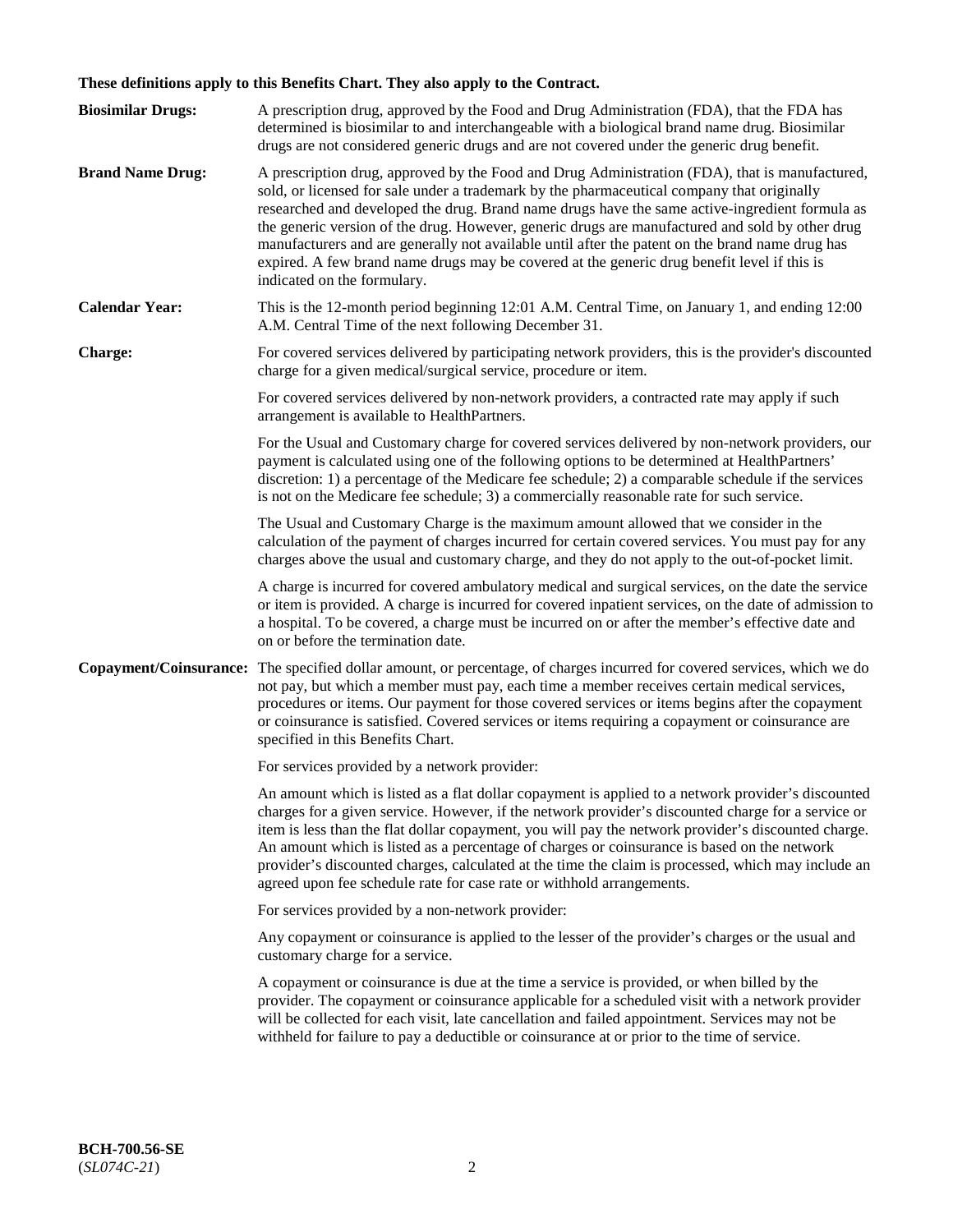| Deductible:       | The specified dollar amount of charges incurred for covered services, which we do not pay, but a<br>member or a family has to pay first in a calendar year. Our payment for those services or items<br>begins after the deductible is satisfied. For network providers, the amount of the charges that apply<br>to the deductible are based on the network provider's discounted charges, calculated at the time<br>the claim is processed, which may include an agreed upon fee schedule rate for case rate or<br>withhold arrangements. For non-network providers, the amount of charges that apply to the<br>deductible are the lesser of the provider's charges or the usual and customary charge for a service.                                                                                                                                                                                                                                                                                                                                                                                                                                                                                                                                             |
|-------------------|------------------------------------------------------------------------------------------------------------------------------------------------------------------------------------------------------------------------------------------------------------------------------------------------------------------------------------------------------------------------------------------------------------------------------------------------------------------------------------------------------------------------------------------------------------------------------------------------------------------------------------------------------------------------------------------------------------------------------------------------------------------------------------------------------------------------------------------------------------------------------------------------------------------------------------------------------------------------------------------------------------------------------------------------------------------------------------------------------------------------------------------------------------------------------------------------------------------------------------------------------------------|
|                   | Any amounts paid or reimbursed by a third party, including but not limited to: point of service<br>rebates, manufacturer coupons, manufacturer debit cards or other forms of direct reimbursement to<br>a member for a product or service, will not apply toward your deductible, to the extent permitted<br>under state and federal law.                                                                                                                                                                                                                                                                                                                                                                                                                                                                                                                                                                                                                                                                                                                                                                                                                                                                                                                        |
|                   | Your plan has an embedded deductible. This means once a member meets the individual<br>deductible, the plan begins paying benefits for that person. If two or more members of the family<br>meet the family deductible, the plan begins paying benefits for all members of the family,<br>regardless of whether each member has met the individual deductible. However, a member may<br>not contribute more than the individual deductible toward the family deductible.                                                                                                                                                                                                                                                                                                                                                                                                                                                                                                                                                                                                                                                                                                                                                                                         |
|                   | All services are subject to the deductible unless otherwise indicated below in this Benefits Chart.                                                                                                                                                                                                                                                                                                                                                                                                                                                                                                                                                                                                                                                                                                                                                                                                                                                                                                                                                                                                                                                                                                                                                              |
| <b>Formulary:</b> | This is a current list, which may be revised from time to time, of formulary prescription drugs,<br>medications, equipment and supplies covered by us as indicated in the Benefits Chart which are<br>covered at the highest benefit level. Some drugs may require prior authorization to be covered as<br>formulary drugs. You may be granted an exception to the formulary that is available to you upon<br>request. These guidelines and procedures include exceptions to the formulary for anti-psychotic<br>prescription drugs prescribed to treat emotional disturbances or mental illness if your health care<br>provider (1) indicates to the dispensing pharmacist, orally or in writing, that the prescription must<br>be dispensed as indicated and (2) certifies in writing to us that the prescribed drug will best treat<br>your condition. Also, you may continue to receive certain non-formulary prescription drugs for<br>diagnosed mental illness or emotional disturbance when our formulary changes or you change<br>health plans for up to one year following the change. We also have written guidelines and<br>procedures for granting formulary exceptions for other drugs that are available to you upon request<br>or on our website. |
|                   | HMO Formulary Exception Process (including antipsychotic drugs). If you are prescribed a<br>drug, we must promptly grant you an exception to our formulary when your health care provider<br>indicates to us that:                                                                                                                                                                                                                                                                                                                                                                                                                                                                                                                                                                                                                                                                                                                                                                                                                                                                                                                                                                                                                                               |
|                   | (1) the formulary drug causes an adverse reaction to the patient;<br>(2) the formulary drug is contraindicated for the patient; or<br>(3) the health care provider demonstrates that the prescription drug must be dispensed as written<br>to provide maximum medical benefit to the patient.                                                                                                                                                                                                                                                                                                                                                                                                                                                                                                                                                                                                                                                                                                                                                                                                                                                                                                                                                                    |
|                   | The formulary, and information on drugs that require authorization, are available by calling<br>Member Services or logging on to your "myHealthPartners" account at healthpartners.com.                                                                                                                                                                                                                                                                                                                                                                                                                                                                                                                                                                                                                                                                                                                                                                                                                                                                                                                                                                                                                                                                          |
|                   | Formulary Changes. The formulary may change throughout the year. If you are affected by a<br>formulary change, you will receive at least 30 days' advanced notice of that change, and you<br>may request a formulary exception.                                                                                                                                                                                                                                                                                                                                                                                                                                                                                                                                                                                                                                                                                                                                                                                                                                                                                                                                                                                                                                  |
|                   |                                                                                                                                                                                                                                                                                                                                                                                                                                                                                                                                                                                                                                                                                                                                                                                                                                                                                                                                                                                                                                                                                                                                                                                                                                                                  |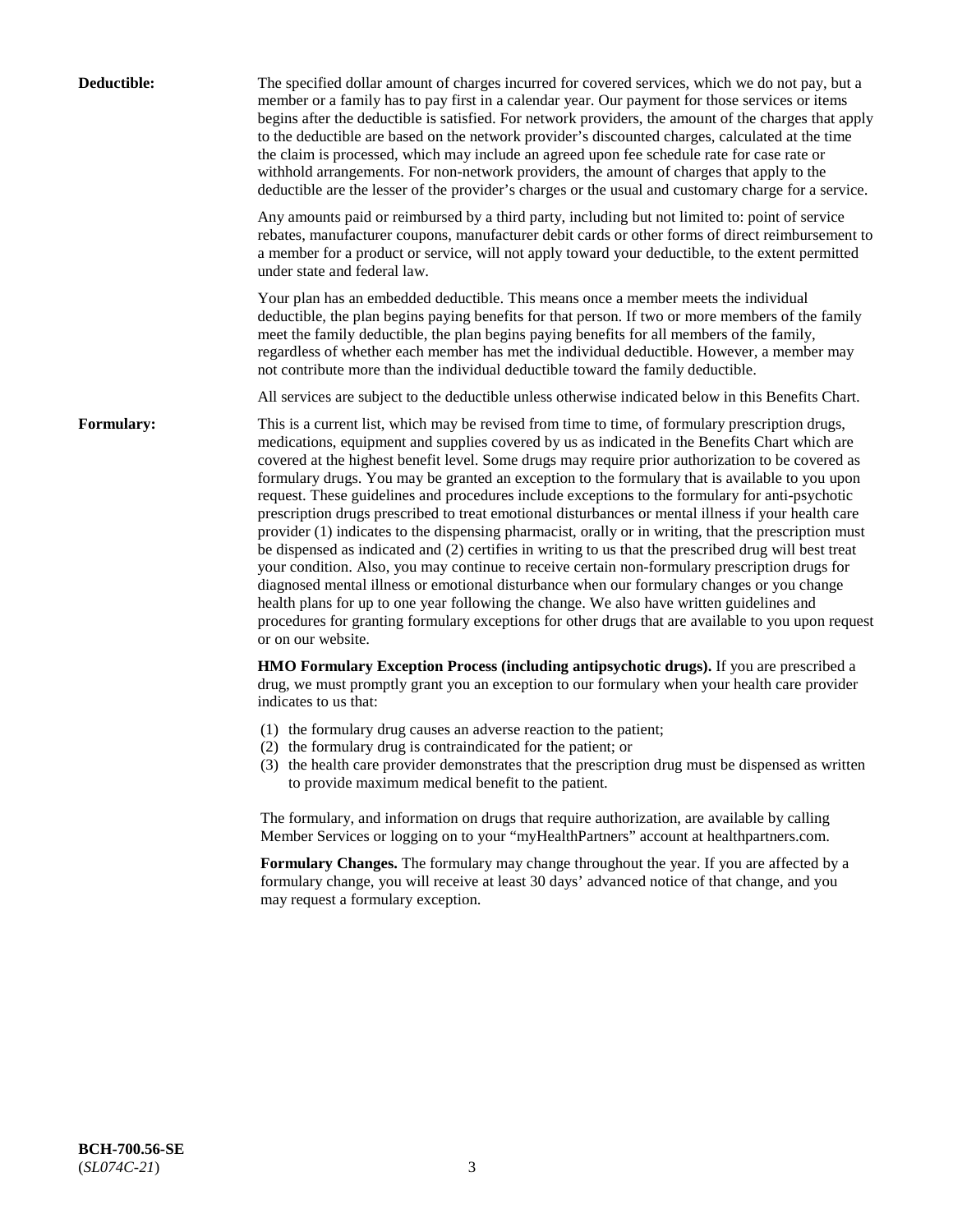## **Federal Formulary Exception Process:**

If you are prescribed a drug that is not included on the formulary and your plan does not cover nonformulary drugs, you, your designee or your prescribing physician may request a review through our formulary exception process, which includes external review. This process is described below.

- **1. Standard Exception Request.** If your provider prescribes a drug that is not on our formulary, you may submit a standard exception request. If you, your designee or your prescribing provider submit a standard exception request, we must make our coverage determination and notify you within 72 hours of our receipt of the request. If we grant the exception to cover the drug, we are required to cover the drug for the duration of the prescription, including refills.
- **2. Expedited Exception Request.** If your provider prescribes a drug that is not on our formulary, you may submit an expedited exception request if there are exigent circumstances. Exigent circumstances exist when you are suffering from a health condition that may seriously jeopardize your life, health, or ability to regain maximum function or when you are undergoing a current course using a nonformulary drug. If you, your designee or your prescribing provider submit an expedited exception request, we must make our coverage determination and notify you within 24 hours of our receipt of the request. If we grant the exception to cover the drug, we are required to cover the drug for the duration of the prescription, including refills. If we grant an exception based on exigent circumstances, we must cover the drug for the duration of the exigency.
- **3. Federal External Review Exception Request.** If coverage of a drug is denied after an exception request review under items 1. or 2. above, you, your designee, or your prescribing provider may request an external review exception request. If the initial request was a standard exception request, we must notify you or your designee and the prescribing provider of the coverage determination within 72 hours of our receipt of your request for external review. If the initial request was an expedited exception request, we must notify you or your designee and the prescribing provider of the coverage determination within 24 hours our receipt of your request for external review. If you are granted an exception after the external review exception request, we are required to cover the drug for the duration of the prescription, if the initial request was a standard exception request. If the initial request was an expedited exception request, we must provide coverage for the duration of the exigency.
- **4. State External Review Request.** If coverage of the drug is denied after a federal external review exception request under item 3. above, you may request an external review under the "Disputes and Complaints" section, "External Complaints Procedures" in the Group Membership Contract.
- **Generic Drug:** A prescription drug, approved by the Food and Drug Administration (FDA) that the FDA has determined is comparable to a brand name drug product in dosage form, strength, route of administration, quality, intended use and documented bioequivalence. Generally, generic drugs cost less than brand name drugs. Some brand name drugs may be covered at the generic drug benefit level if this is indicated on the formulary.
- **Non-Formulary Drug:** This is a prescription drug approved by the Food and Drug Administration (FDA) that is not on the formulary, is medically necessary and is not investigative or otherwise excluded under this Benefits Chart.
- **Out-of-Pocket Expenses:** You pay the specified copayments/coinsurance and deductibles applicable for particular services, subject to the out-of-pocket limit described below. These amounts are in addition to the monthly enrollment payments.
- **Out-of-Pocket Limit:** You pay the copayments/coinsurance and deductibles for covered services, to the individual or family out-of-pocket limit. Thereafter we cover 100% of the charges incurred for all other covered services, for the rest of the calendar year. You pay amounts greater than the out-of-pocket limit if you exceed any visit or day limits.

Non-Network Benefits above the usual and customary charge (see definition of charge above) do not apply to the out-of-pocket limit.

Non-Network benefits for transplant surgery do not apply to the out-of-pocket limit.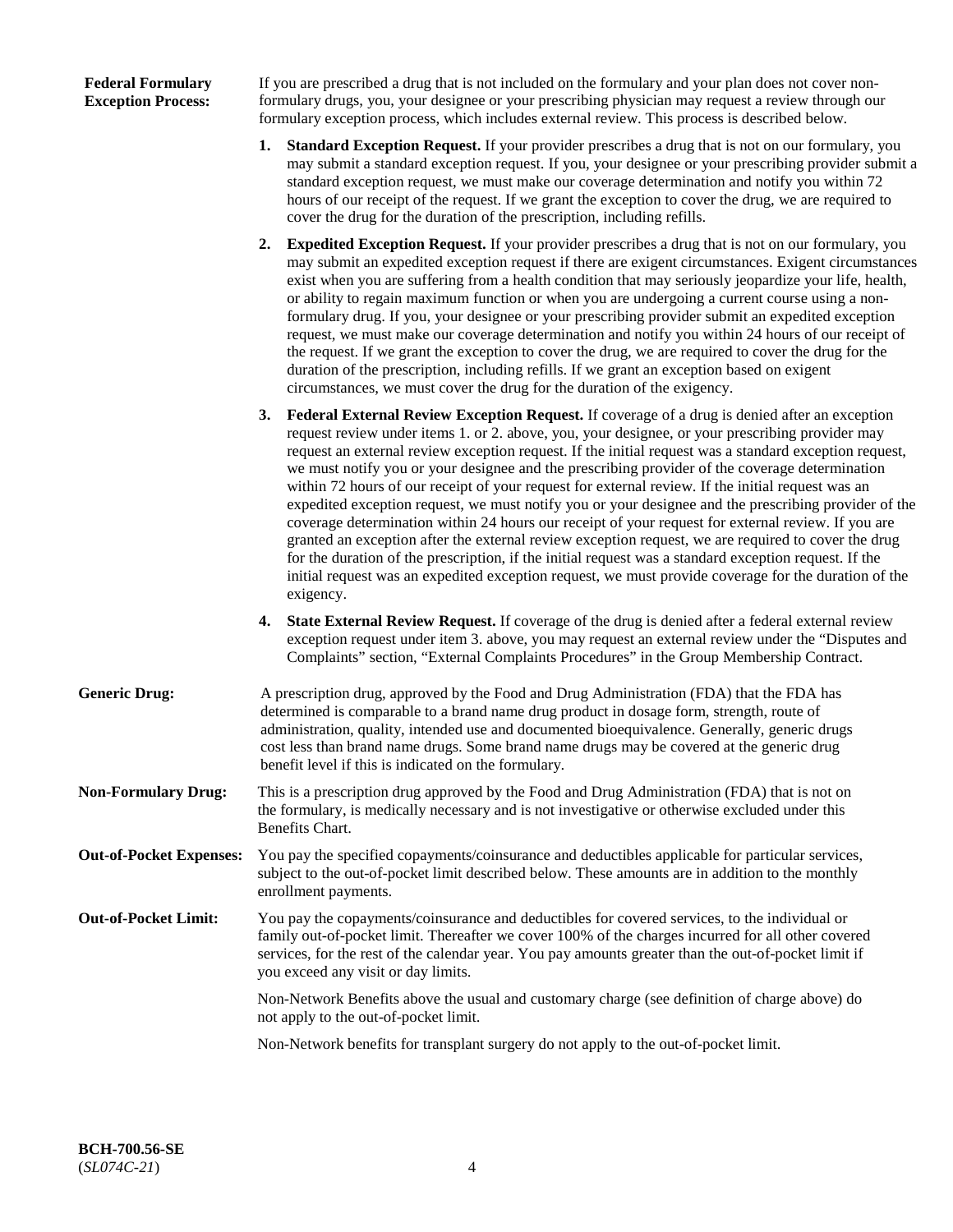Any amounts paid or reimbursed by a third party, including but not limited to: point of service rebates, manufacturer coupons, manufacturer debit cards or other forms of direct reimbursement to a member for a product or service, will not apply as an out of pocket expense, to the extent permitted under state and federal law. You are responsible to keep track of the out-of-pocket expenses. Contact our Member Services department for assistance in determining the amount paid by the enrollee for specific eligible services received. Claims for reimbursement under the out-of-pocket limit provisions are subject to the same time limits and provisions described under the "Claims Provisions" section of the Contract. **Specialty Drug List:** This is a current list, which may be revised from time to time, of prescription drugs, medications, equipment and supplies, which are typically bio-pharmaceuticals. The purpose of a specialty drug list is to facilitate enhanced monitoring of complex therapies used to treat specific conditions. Specialty drugs are covered by us as indicated in this Benefits Chart. The specialty drug list is available by calling Member Services or logging on to your "*my*HealthPartners" account at [healthpartners.com](https://www.healthpartners.com/hp/index.html) **virtuwell:** This is an online service that you may use to receive a diagnosis and treatment for certain routine conditions, such as a cold and flu, ear pain and sinus infections. You may access the virtuwell website at [virtuwell.com.](https://www.virtuwell.com/)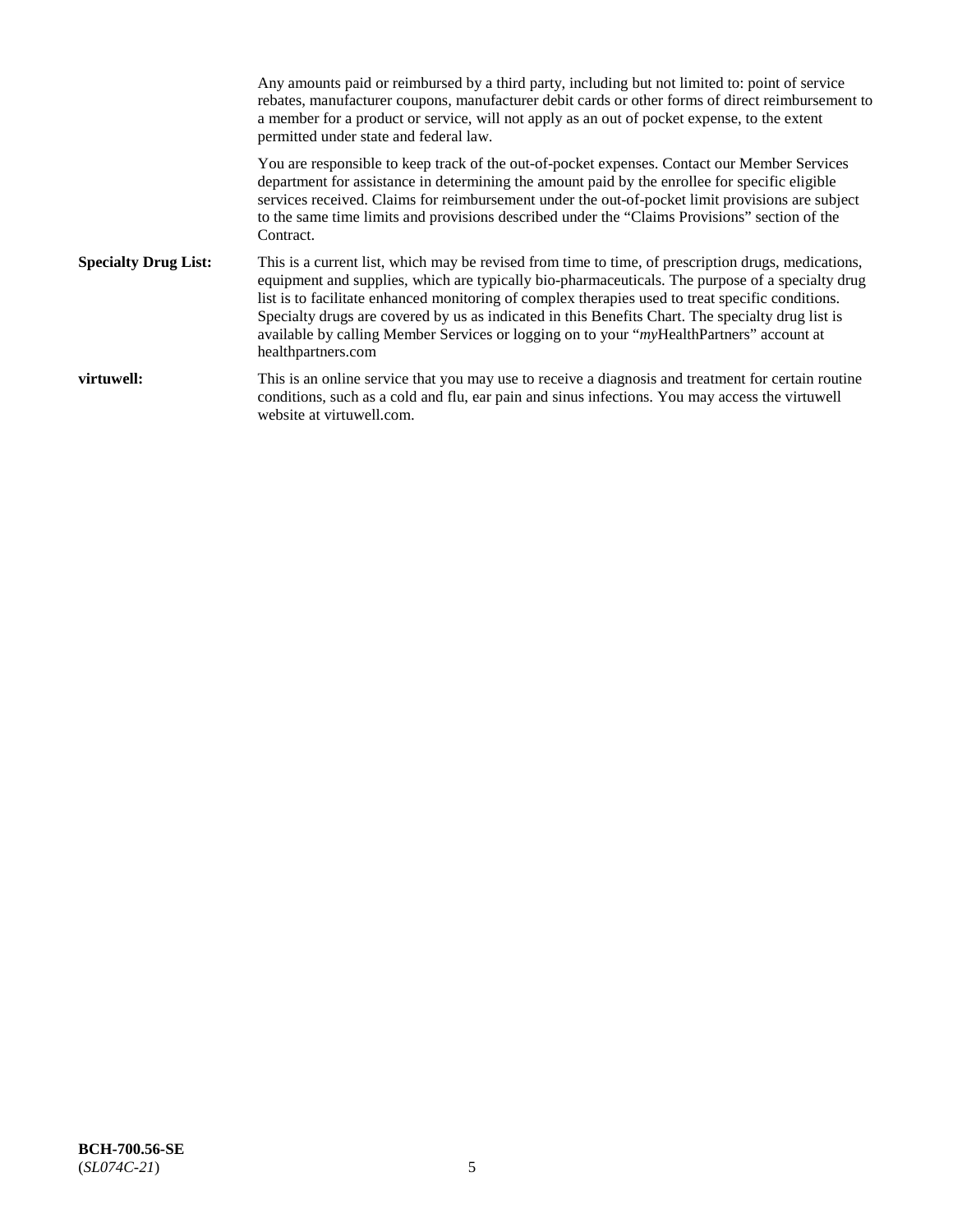## **DEDUCTIBLES AND OUT-OF-POCKET LIMITS**

## **Individual Calendar Year Deductible**

| <b>Network Benefits</b> | <b>Non-Network Benefits</b> |
|-------------------------|-----------------------------|
| \$5,750                 | \$10,000                    |

## **Family Calendar Year Deductible**

| <b>Network Benefits</b> | <b>Non-Network Benefits</b> |
|-------------------------|-----------------------------|
| $\vert$ \$11,500        | \$20,000                    |

Separate deductibles must be satisfied under the Network Benefits and Non-Network Benefits.

Your plan has an embedded deductible. This means once a member meets the individual deductible, the plan begins paying benefits for that person. If two or more members of the family meet the family deductible, the plan begins paying benefits for all members of the family, regardless of whether each member has met the individual deductible. However, a member may not contribute more than the individual deductible toward the family deductible.

Any amounts paid or reimbursed by a third party, including but not limited to: point of service rebates, manufacturer coupons, debit cards or other forms of direct reimbursement to a member for a product or service, will not apply toward your deductible, to the extent permitted under state and federal law.

#### **Individual Calendar Year Out-of-Pocket Limit**

| <b>Network Benefits</b> | <b>Non-Network Benefits</b> |
|-------------------------|-----------------------------|
| \$5,750                 | \$30,000                    |

#### **Family Calendar Year Out-of-Pocket Limit**

| <b>Network Benefits</b> | <b>Non-Network Benefits</b> |
|-------------------------|-----------------------------|
| \$11.500                | \$60,000                    |

Separate Out-of-Pocket Limits must be satisfied under the Network Benefits and Non-Network Benefits.

Non-Network Benefits above the usual and customary charge will not apply toward the individual or family out-of-pocket limit.

Any amounts paid or reimbursed by a third party, including but not limited to: point of service rebates, manufacturer coupons, manufacturer debit cards or other forms of direct reimbursement to a member for a product or service, will not apply as an out of pocket expense, to the extent permitted under state and federal law.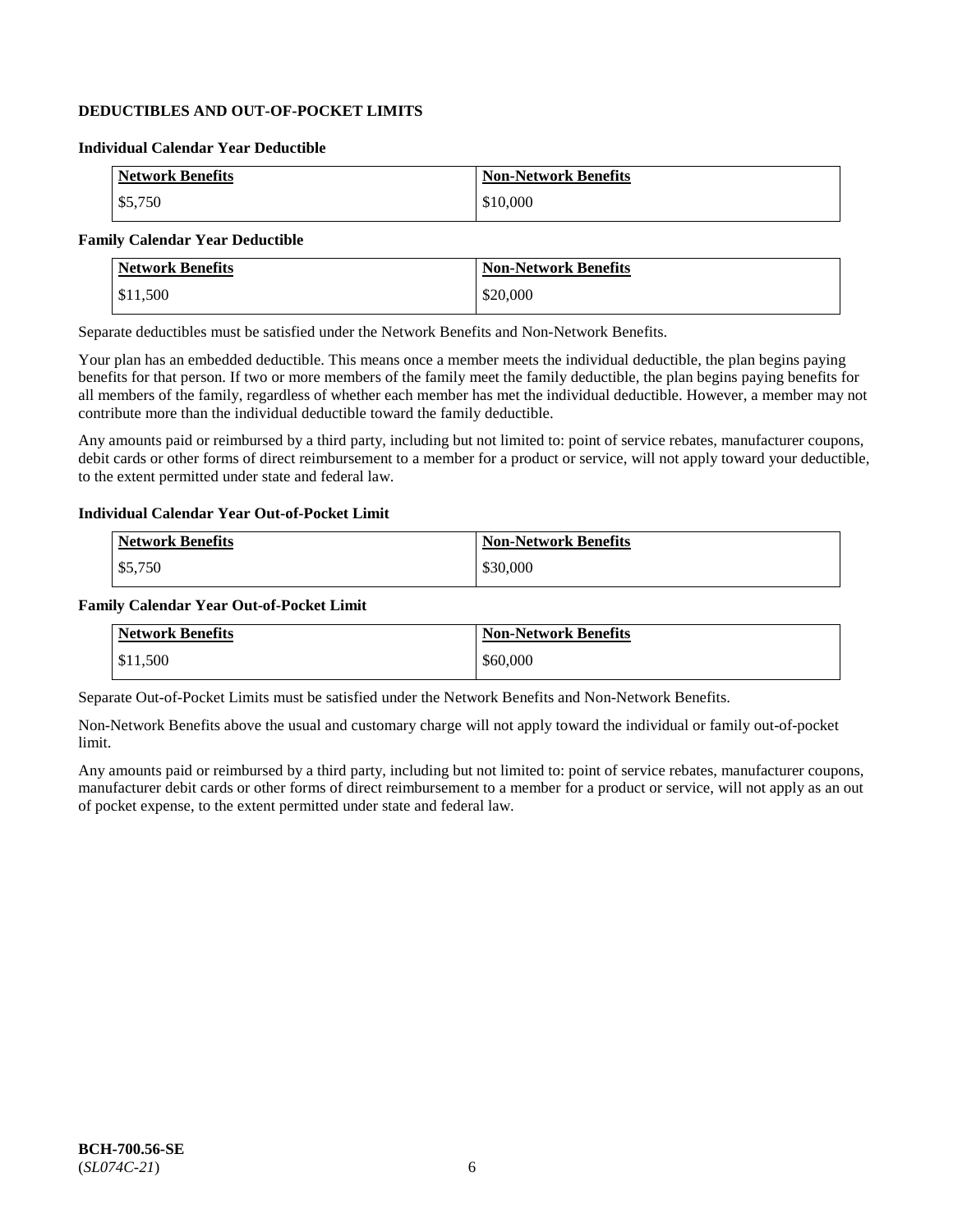## **AMBULANCE AND MEDICAL TRANSPORTATION**

## **Covered Services:**

We cover ambulance and medical transportation for medical emergencies and as shown below.

We also cover medically necessary, non-emergency medical transportation if it meets our medical coverage criteria.

Covered services and supplies are based on established medical policies, which are subject to periodic review and modification by the medical or dental directors. These medical policies (medical coverage criteria) and applicable prior authorization requirements are available by calling Member Services or logging on to your "myHealthPartners" account at [healthpartners.com.](https://www.healthpartners.com/hp/index.html)

## **Ambulance and medical transportation for medical emergencies (other than non-emergency fixed wing air ambulance transportation)**

| Network Benefits              | <b>Non-Network Benefits</b> |
|-------------------------------|-----------------------------|
| 100% of the charges incurred. | See Network Benefits.       |

## **Non-emergency fixed wing air ambulance transportation**

| Network Benefits              | <b>Non-Network Benefits</b>  |
|-------------------------------|------------------------------|
| 100% of the charges incurred. | 50% of the charges incurred. |

## **Not Covered:**

See "Services Not Covered" in the Group Membership Contract.

## **BEHAVIORAL HEALTH SERVICES**

## **Covered Services:**

Covered services are based on established medical policies, which are subject to periodic review and modification by the medical directors. These medical policies (medical coverage criteria) are available by calling Member Services or logging on to your "*my*HealthPartners" account at [healthpartners.com.](http://www.healthpartners.com/)

You have rights to parity in mental health and substance use disorder treatment as required by the federal Mental Health Parity and Addiction Equity Act and Minnesota Statutes, section 62Q.47. These laws require:

- That mental health and substance abuse services be covered on the same basis as medical services;
- That cost-sharing for mental health and substance abuse services can be no more restrictive than cost-sharing for similar medical services;
- That treatment restrictions and limitation such as prior authorization and medical necessity can be no more restrictive than for similar medical services;
- That if enrollees have concerns they can call Member Services, file a complaint with HealthPartners, or file a complaint with the Minnesota Department of Health.

## **Mental Health Services**

We cover services for: mental health diagnoses as described in the Diagnostic and Statistical Manual of Mental Disorders – Fifth Edition (DSM-5) (most recent edition) that lead to significant disruption of function in the member's life.

We also provide coverage for mental health treatment ordered by a Minnesota court under a valid court order that is issued on the basis of a behavioral care evaluation performed by a licensed psychiatrist or doctoral level licensed psychologist, which includes a diagnosis and an individual treatment plan for care in the most appropriate, least restrictive environment. We must be given a copy of the court order and the behavioral care evaluation, and the service must be a covered benefit under this plan, and the service must be provided by a network provider, or other provider as required by law. We cover the evaluation upon which the court order was based if it was provided by a network provider. We also provide coverage for the initial mental health evaluation of a child, regardless of whether that evaluation leads to a court order for treatment, if the evaluation is ordered by a Minnesota juvenile court.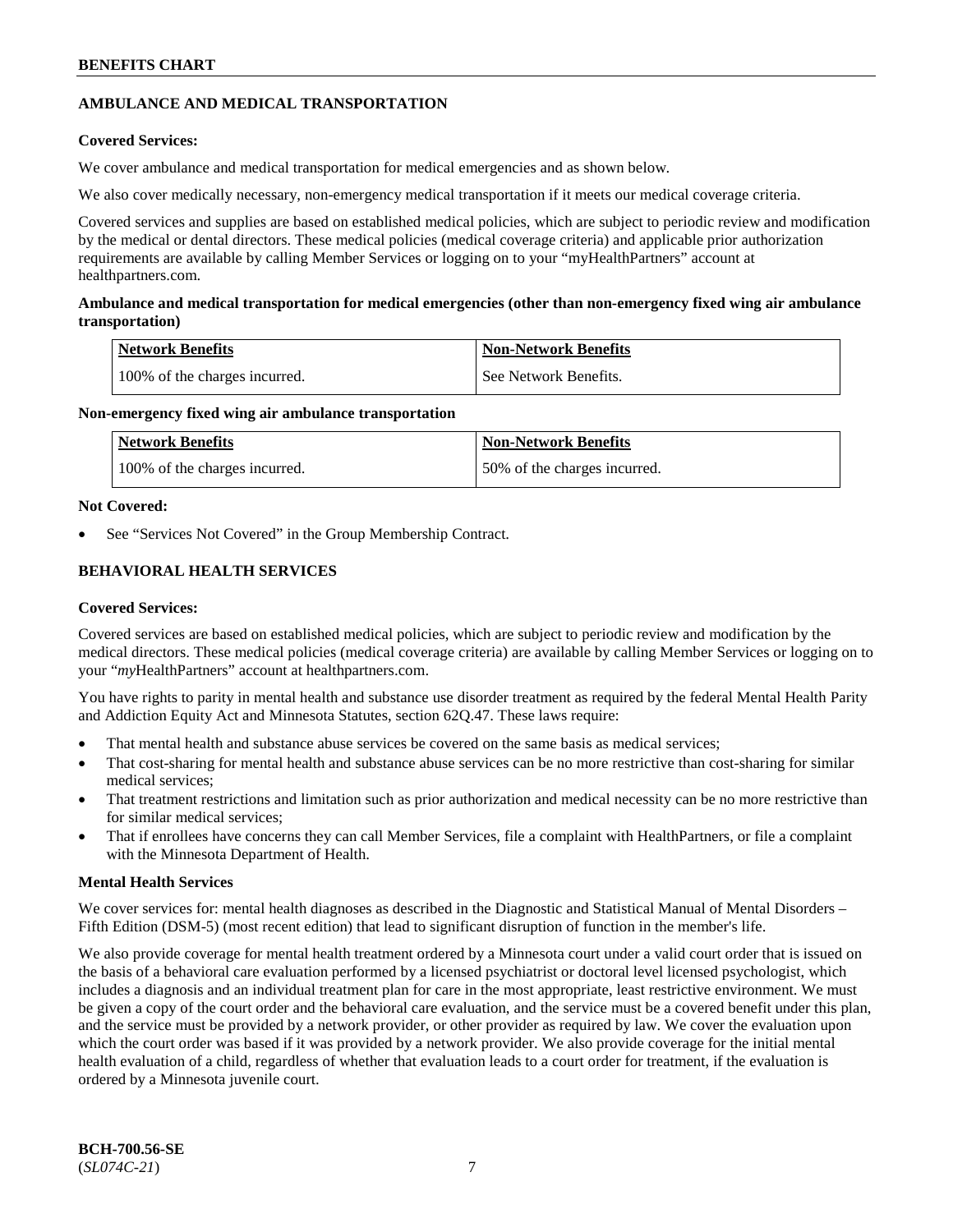**Outpatient Services, including intensive outpatient and day treatment:** We cover medically necessary outpatient professional mental health services for evaluation, crisis intervention, and treatment of mental health disorders.

A comprehensive diagnostic assessment will be made of each patient as the basis for a determination by a mental health professional, concerning the appropriate treatment and the extent of services required.

Outpatient services we cover for a diagnosed mental health condition include the following:

- Individual, group, family, and multi-family therapy;
- Medication management provided by a physician, certified nurse practitioner, or physician's assistant;
- Psychological testing services for the purposes of determining the differential diagnoses and treatment planning for patients currently receiving behavioral health services;
- Day treatment and intensive outpatient services in a licensed program;
- Partial hospitalization services in a licensed hospital or community mental health center;
- Psychotherapy and nursing services provided in the home if authorized by us; and
- Treatment for gender dysphoria that meets medical coverage criteria.

| <b>Network Benefits</b>       | <b>Non-Network Benefits</b>  |
|-------------------------------|------------------------------|
| 100% of the charges incurred. | 50% of the charges incurred. |

#### **Group Therapy**

| Network Benefits              | <b>Non-Network Benefits</b>  |
|-------------------------------|------------------------------|
| 100% of the charges incurred. | 50% of the charges incurred. |

**Inpatient Services, including psychiatric residential treatment:** We cover medically necessary inpatient services in a hospital and professional services for treatment of mental health disorders. Medical stabilization is covered under inpatient hospital services in the "Hospital and Skilled Nursing Facility Services" section.

We also cover medically necessary psychiatric residential treatment for adults and emotionally disabled children as diagnosed by a physician. This care must be authorized by us and provided by a hospital or residential behavioral health treatment facility licensed by the local state or Health and Human Services Department. Services not covered under this benefit include shelter services, correctional services, detention services, transitional services, group residential services, foster care services and wilderness programs.

| Network Benefits              | <b>Non-Network Benefits</b>  |
|-------------------------------|------------------------------|
| 100% of the charges incurred. | 50% of the charges incurred. |

## **Chemical Health Services**

We cover medically necessary services for assessments by a licensed alcohol and drug counselor and treatment of Substance-Related Disorders as defined in the latest edition of the DSM-5.

**Outpatient Services, including intensive outpatient and day treatment services:** We cover medically necessary outpatient professional services for the diagnosis and treatment of chemical dependency. Chemical dependency treatment programs must be licensed by the applicable state agency.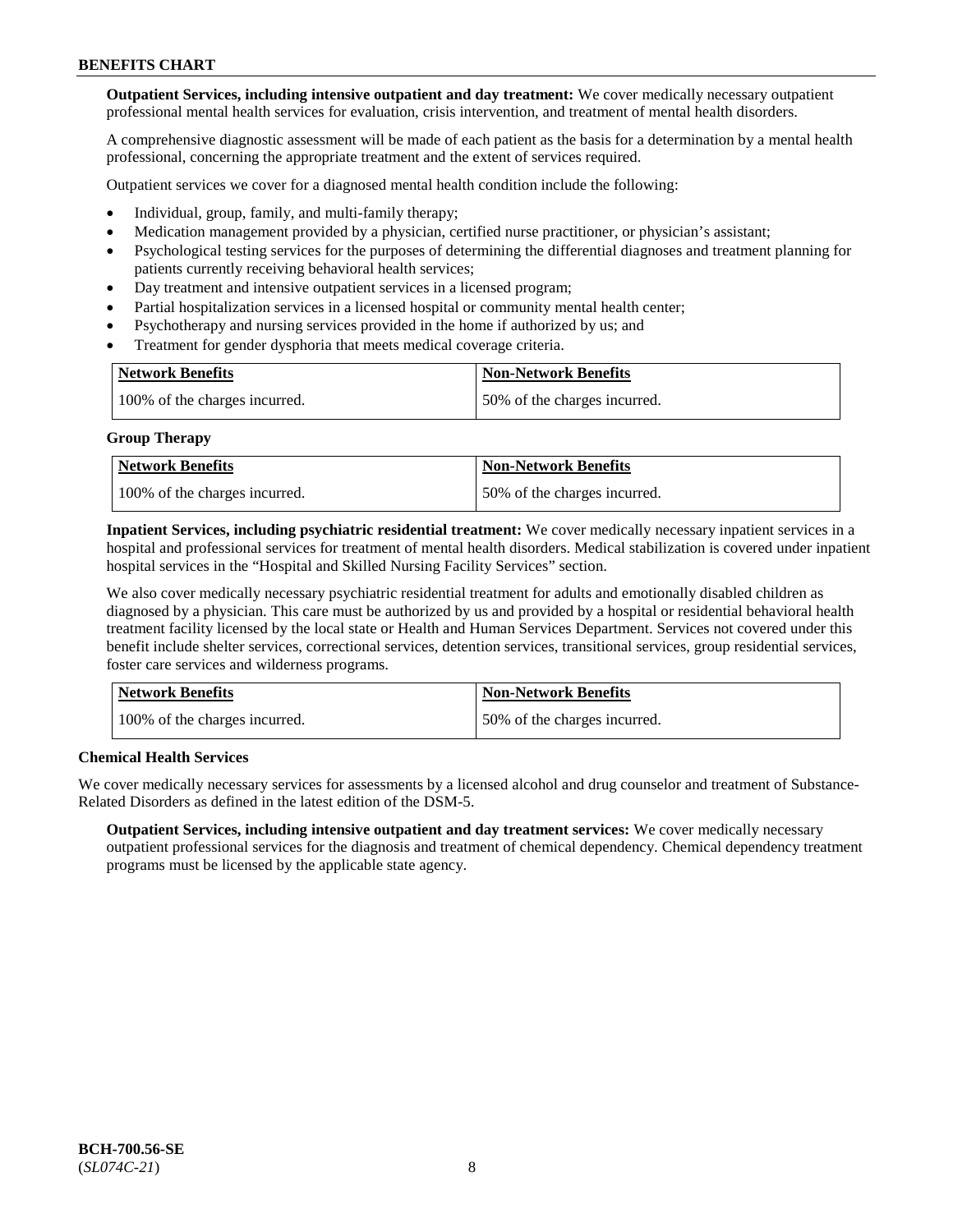Outpatient services we cover for a diagnosed chemical dependency condition include the following:

- Individual, group, family, and multi-family therapy provided in an office setting;
- Opiate replacement therapy including methadone and buprenorphine treatment; and
- Day treatment and intensive outpatient services in a licensed program.

| Network Benefits              | <b>Non-Network Benefits</b>  |
|-------------------------------|------------------------------|
| 100% of the charges incurred. | 50% of the charges incurred. |

**Inpatient Services:** We cover medically necessary inpatient services in a hospital or primary residential treatment in a licensed chemical health treatment center. Primary residential treatment is an intensive residential treatment program of limited duration, typically 30 days or less.

We cover services provided in a hospital that is licensed by the local state and accredited by Medicare.

**Detoxification Services.** We cover detoxification services in a hospital or community detoxification facility if it is licensed by the local Health and Human Services Department.

| <b>Network Benefits</b>       | <b>Non-Network Benefits</b>  |
|-------------------------------|------------------------------|
| 100% of the charges incurred. | 50% of the charges incurred. |

#### **Not Covered:**

See "Services Not Covered" in the Group Membership Contract.

## **CHIROPRACTIC SERVICES**

#### **Covered Services:**

We cover chiropractic services for rehabilitative care, provided to diagnose and treat acute neuromusculo-skeletal conditions.

Massage therapy which is performed in conjunction with other treatment/modalities by a chiropractor, is part of a prescribed treatment plan and is not billed separately is covered.

| Network Benefits              | <b>Non-Network Benefits</b>           |
|-------------------------------|---------------------------------------|
| 100% of the charges incurred. | 50% of the charges incurred.          |
|                               | Limit of 20 visits per calendar year. |

## **Not Covered:**

- Massage therapy for the purpose of comfort or convenience of the member.
- See "Services Not Covered" in the Group Membership Contract.

## **CLINICAL TRIALS**

#### **Covered Services:**

We cover certain routine services if you participate in a Phase I, Phase II, Phase III or Phase IV clinical trial that is conducted in relation to the prevention, detection, or treatment of cancer or other life-threatening disease or condition as defined in the Affordable Care Act. We cover routine patient costs for services that would be eligible under this Benefits Chart if the service was provided outside of a clinical trial.

| <b>Network Benefits</b>                                                                                                                                                                                | <b>Non-Network Benefits</b>                                                                                                                                                                                |
|--------------------------------------------------------------------------------------------------------------------------------------------------------------------------------------------------------|------------------------------------------------------------------------------------------------------------------------------------------------------------------------------------------------------------|
| Coverage level is same as corresponding Network<br>Benefit, depending on type of service provided such as<br>Office Visits for Illness or Injury, Inpatient or<br><b>Outpatient Hospital Services.</b> | Coverage level is same as corresponding Non-Network<br>Benefit, depending on type of service provided such as<br>Office Visits for Illness or Injury, Inpatient or<br><b>Outpatient Hospital Services.</b> |
|                                                                                                                                                                                                        |                                                                                                                                                                                                            |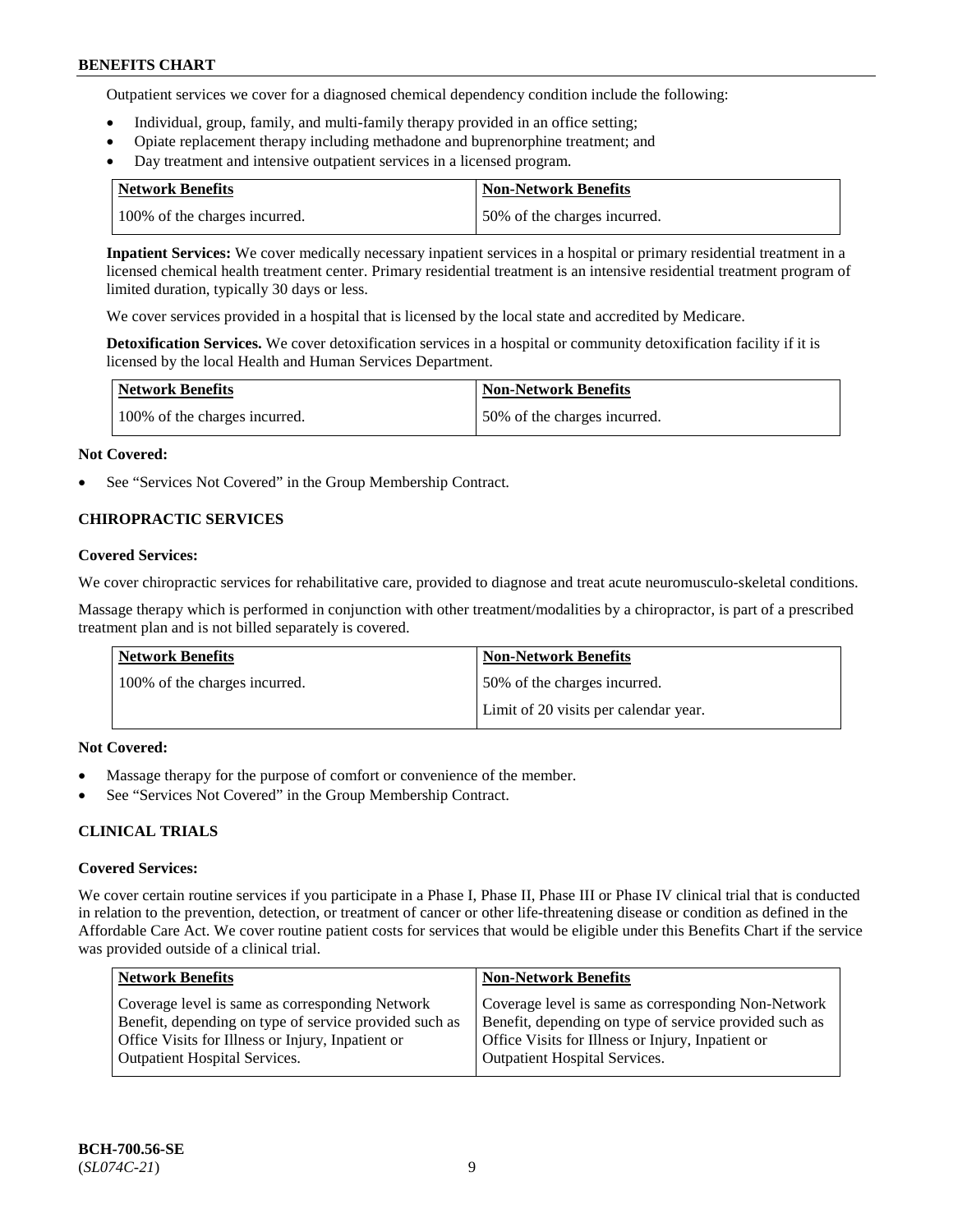## **Not Covered:**

- The investigative item, device or service itself.
- Items or services that are provided solely to satisfy data collection and analysis needs and that are not used in the direct clinical management of the patient.
- A service that is clearly inconsistent with widely accepted and established standards of care for a particular diagnosis.
- See "Services Not Covered" in the Group Membership Contract.

## **DENTAL SERVICES**

## **Covered Services:**

We cover services as described below.

**Accidental Dental Services:** We cover dentally necessary services to treat and restore damage done to sound, natural, unrestored teeth as a result of an accidental injury. Coverage is for damage caused by external trauma to face and mouth only, not for cracked or broken teeth which result from biting or chewing. We cover restorations, root canals, crowns and replacement of teeth lost that are directly related to the accident in which the member was involved. We cover initial exams, xrays, and palliative treatment including extractions, and other oral surgical procedures directly related to the accident. Subsequent treatment must be initiated within the specified time-frame and must be directly related to the accident. We do not cover restoration and replacement of teeth that are not "sound and natural" at the time of the accident.

Full mouth rehabilitation to correct occlusion (bite) and malocclusion (misaligned teeth not due to the accident) are not covered.

When an implant-supported dental prosthetic treatment is pursued, the accidental dental benefit will be applied to the prosthetic procedure. Benefits are limited to the amount that would be paid toward the placement of a removable dental prosthetic appliance that could be used in the absence of implant treatment. Care must be provided or pre-authorized by a HealthPartners dentist.

| Network Benefits              | <b>Non-Network Benefits</b>  |
|-------------------------------|------------------------------|
| 100% of the charges incurred. | 50% of the charges incurred. |

For all accidental dental services, treatment and/or restoration must be initiated within six months of the date of the injury. Coverage is limited to the initial course of treatment and/or initial restoration. Services must be provided within twenty-four months of the date of injury to be covered.

## **Medical Referral Dental Services**

**Medically Necessary Outpatient Dental Services:** We cover medically necessary outpatient dental services. Coverage is limited to dental services required for treatment of an underlying medical condition, e.g., removal of teeth to complete radiation treatment for cancer of the jaw, cysts and lesions.

| Network Benefits              | Non-Network Benefits         |
|-------------------------------|------------------------------|
| 100% of the charges incurred. | 50% of the charges incurred. |

**Medically Necessary Hospitalization and Anesthesia for Dental Care:** We cover medically necessary hospitalization for dental care. This is limited to charges incurred by a member who: (1) is a child under age  $5$ ; (2) is severely disabled; (3) has a medical condition and requires hospitalization or general anesthesia for dental care treatment; or (4) is a child between age 5 and 12 and care in dental offices has been attempted unsuccessfully and usual methods of behavior modification have not been successful, or when extensive amounts of restorative care, exceeding four appointments, are required. Coverage is limited to facility and anesthesia charges. Oral surgeon/dentist professional fees are not covered.

| <b>Network Benefits</b>       | <b>Non-Network Benefits</b>  |
|-------------------------------|------------------------------|
| 100% of the charges incurred. | 50% of the charges incurred. |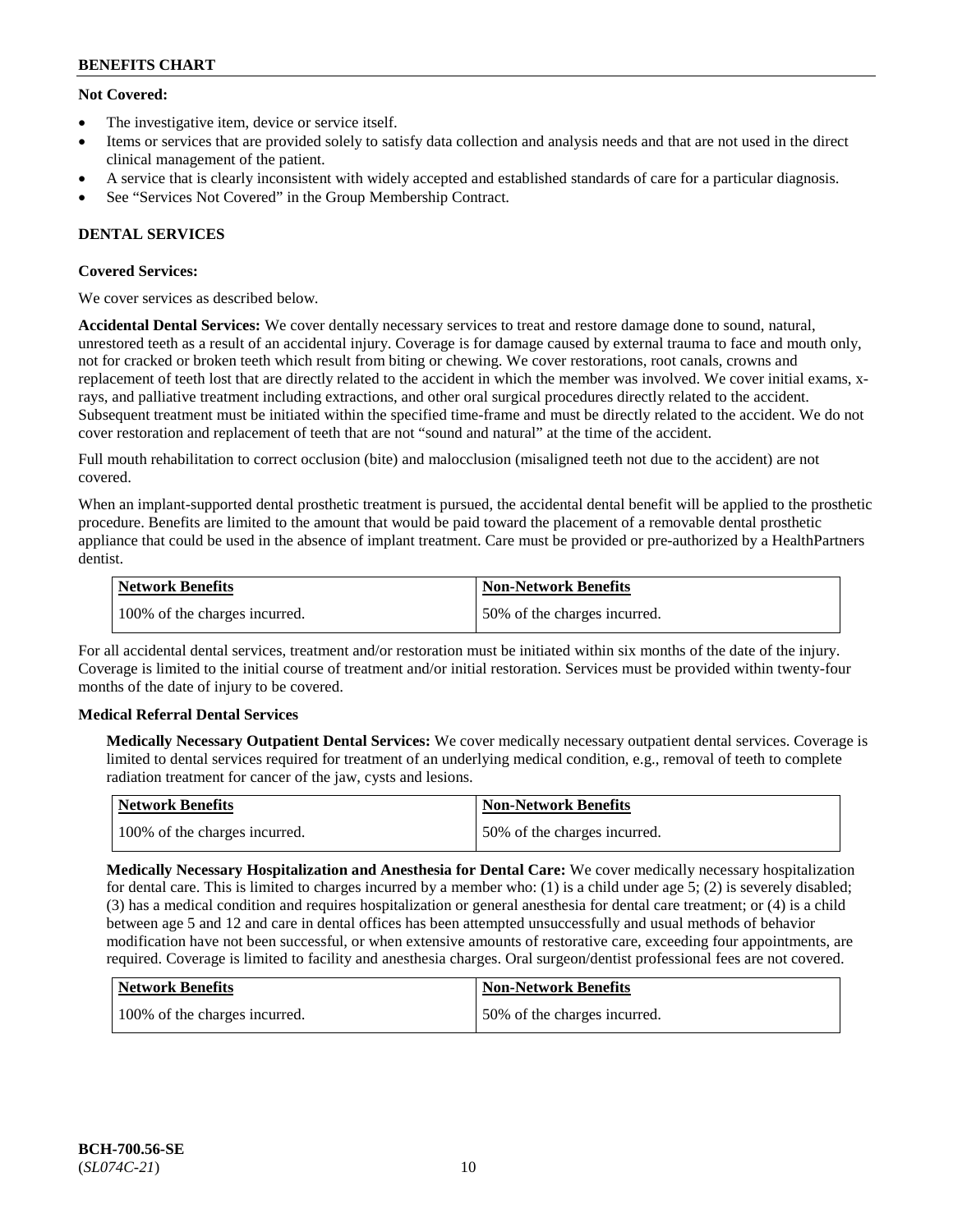**Medical Complications of Dental Care:** We cover medical complications of dental care. Treatment must be medically necessary care and related to medical complications of non-covered dental care, including complications of the head, neck, or substructures.

| Network Benefits              | <b>Non-Network Benefits</b>  |
|-------------------------------|------------------------------|
| 100% of the charges incurred. | 50% of the charges incurred. |

**Oral Surgery**: We cover oral surgery. Coverage is limited to treatment of medical conditions requiring oral surgery, such as treatment of oral neoplasm, non-dental cysts, fracture of the jaws, trauma of the mouth and jaws.

| Network Benefits              | <b>Non-Network Benefits</b>  |
|-------------------------------|------------------------------|
| 100% of the charges incurred. | 50% of the charges incurred. |

**Treatment of Cleft Lip and Cleft Palate:** We cover treatment of cleft lip and cleft palate of a dependent child to age 26, including orthodontic treatment and oral surgery directly related to the cleft. Benefits are limited to inpatient or outpatient expenses arising from medical and dental treatment that was scheduled or initiated prior to the dependent turning age 19. Dental services that are not required for the treatment of cleft lip or cleft palate are not covered. If a dependent child covered under this Contract is also covered under a dental plan which includes orthodontic services, that dental plan shall be considered primary for the necessary orthodontic services. Oral appliances are subject to the same copayment, conditions and limitations as durable medical equipment.

| <b>Network Benefits</b>       | <b>Non-Network Benefits</b>  |
|-------------------------------|------------------------------|
| 100% of the charges incurred. | 50% of the charges incurred. |

**Treatment of Temporomandibular Disorder (TMD) and Craniomandibular Disorder (CMD):** We cover surgical and non-surgical treatment of temporomandibular disorder (TMD) and craniomandibular disorder (CMD), which is medically necessary care. Dental services which are not required to directly treat TMD or CMD are not covered.

| <b>Network Benefits</b>       | <b>Non-Network Benefits</b>  |
|-------------------------------|------------------------------|
| 100% of the charges incurred. | 50% of the charges incurred. |

## **Not Covered:**

- Dental treatment, procedures or services not listed in this Benefits Chart.
- Accident related dental services if treatment is (1) provided to teeth which are not sound and natural, (2) to teeth which have been restored, (3) initiated beyond six months from the date of the injury, (4) received beyond the initial treatment or restoration or (5) received beyond twenty-four months from the date of injury.
- Oral surgery to remove wisdom teeth.
- Orthognathic treatment or procedures and all related services, unless it is required to treat TMD or CMD and it meets our medical coverage criteria.
- See "Services Not Covered" in the Group Membership Contract.

## **DIAGNOSTIC IMAGING SERVICES**

#### **Covered Services:**

We cover diagnostic imaging, when ordered by a provider and provided in a clinic or outpatient hospital facility.

For Network Benefits, non-emergent, scheduled outpatient Magnetic Resonance Imaging (MRI) and Computed Tomography (CT) must be provided at a designated facility. Your physician or facility will obtain or verify prior authorization for these services with HealthPartners, as needed.

We cover services provided in a clinic or outpatient hospital facility (to see the benefit level for inpatient hospital or skilled nursing facility services, see benefits under Inpatient Hospital and Skilled Nursing Facility Services).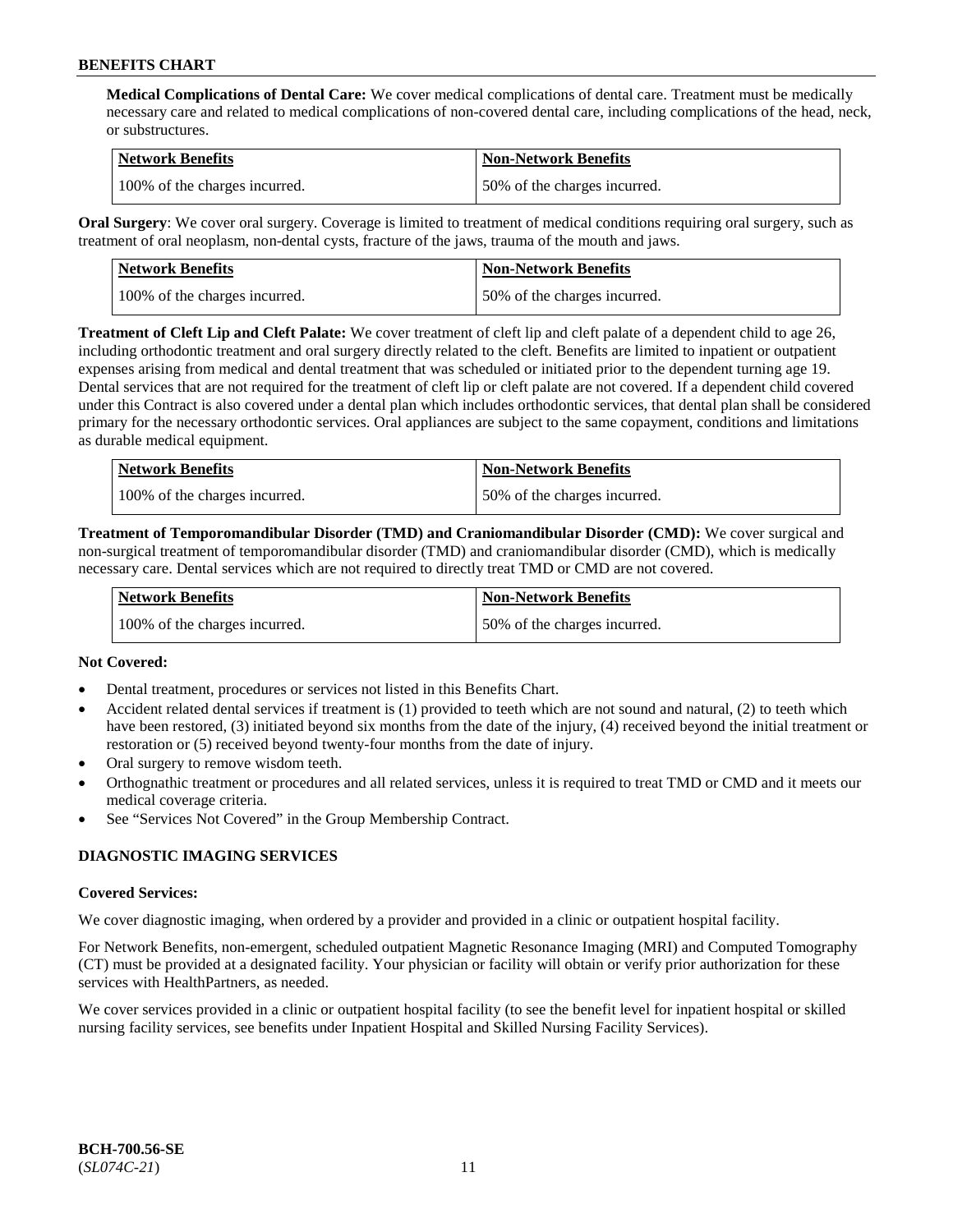## **Outpatient Magnetic Resonance Imaging (MRI) and Computed Tomography (CT)**

| <b>Network Benefits</b>       | <b>Non-Network Benefits</b>  |
|-------------------------------|------------------------------|
| 100% of the charges incurred. | 50% of the charges incurred. |

#### **All other outpatient diagnostic imaging services for illness or injury**

### **Services for illness or injury**

| <b>Network Benefits</b>       | <b>Non-Network Benefits</b>  |
|-------------------------------|------------------------------|
| 100% of the charges incurred. | 50% of the charges incurred. |

#### **Preventive services (MRI/CT procedures are not considered preventive)**

Diagnostic imaging services associated with preventive services are covered at the benefit level shown in the "Preventive Services" section of this Benefits Chart.

#### **Not Covered:**

See "Services Not Covered" in the Group Membership Contract.

## **DURABLE MEDICAL EQUIPMENT, PROSTHETICS, ORTHOTICS, AND SUPPLIES**

#### **Covered Services:**

We cover equipment and services, as described below.

We cover durable medical equipment and services, prosthetics, orthotics and supplies, subject to the limitations below, including certain disposable supplies, enteral feedings and the following diabetic supplies and equipment: glucose monitors, insulin pumps, syringes, blood and urine test strips and other diabetic supplies as deemed medically appropriate and necessary, for members with gestational, Type I or Type II diabetes.

External hearing aids (including osseointegrated or bone anchored) for members age 18 or younger who have hearing loss that is not correctable by other covered procedures. Coverage is limited to one basic, standard hearing aid for each ear every three years. A basic hearing aid is defined as a hearing device that consists of a microphone, amplifier, volume control, battery and receiver. It does not include upgrades above and beyond the functionality of a basic hearing aid, including but not limited to hearing improvements for group settings, background noise, Bluetooth/remote control functionality, or extended warranties. Charges for upgrades above the cost of a basic, standard hearing aid are not covered.

## **Diabetic supplies purchased at a pharmacy**

| <b>Network Benefits</b>       | <b>Non-Network Benefits</b>  |
|-------------------------------|------------------------------|
| 100% of the charges incurred. | 50% of the charges incurred. |

#### **Diabetic supplies purchased from a non-pharmacy provider**

| <b>Network Benefits</b>                                               | <b>Non-Network Benefits</b>  |
|-----------------------------------------------------------------------|------------------------------|
| 100% of the charges incurred if purchased from an<br>approved vendor. | 50% of the charges incurred. |

#### **Special dietary treatment for Phenylketonuria (PKU) if it meets our medical coverage criteria**

| <b>Network Benefits</b>       | <b>Non-Network Benefits</b>  |
|-------------------------------|------------------------------|
| 100% of the charges incurred. | 50% of the charges incurred. |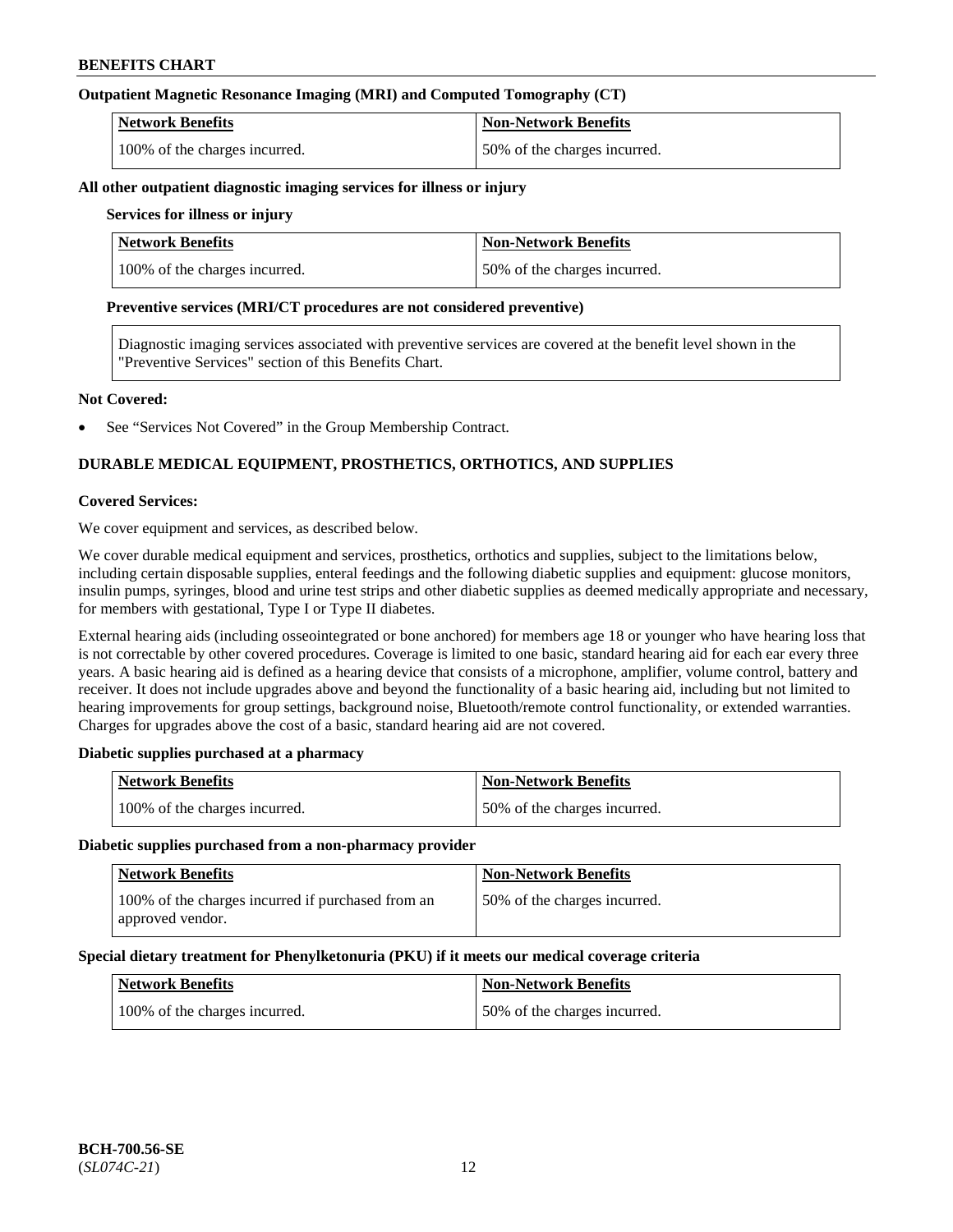#### **Oral amino acid based elemental formula if it meets our medical coverage criteria**

| Network Benefits              | Non-Network Benefits         |
|-------------------------------|------------------------------|
| 100% of the charges incurred. | 50% of the charges incurred. |

### **All other durable medical equipment, prosthetics, orthotics and supplies**

| <b>Network Benefits</b>       | <b>Non-Network Benefits</b>  |
|-------------------------------|------------------------------|
| 100% of the charges incurred. | 50% of the charges incurred. |

#### **Limitations:**

Coverage of durable medical equipment is limited by the following:

- No more than a 93-day supply of diabetic supplies are covered and dispensed at a time.
- Payment will not exceed the cost of an alternate piece of equipment or service that is effective and medically necessary.
- Wigs for hair loss resulting from alopecia areata are limited to one per calendar year.
- For prosthetic benefits, other than hair prostheses (i.e., wigs) for hair loss resulting from alopecia areata and oral appliances for cleft lip and cleft palate, payment will not exceed the cost of an alternate piece of equipment or service that is effective, medically necessary and enables members to conduct standard activities of daily living.
- We reserve the right to determine if an item will be approved for rental vs. purchase.
- We require that certain diabetic supplies and equipment be purchased at a pharmacy.
- Diabetic supplies and equipment are limited to certain models and brands.
- Durable medical equipment and supplies must be obtained from or repaired by approved vendors.
- Covered services and supplies are based on established medical policies, which are subject to periodic review and modification by the medical or dental directors. Our coverage policy for diabetic supplies includes information on our required models and brands. These medical policies (medical coverage criteria) are available by calling Member Services or logging on to your "*my*HealthPartners" account a[t healthpartners.com.](https://www.healthpartners.com/hp/index.html)

## **Not Covered:**

Items that are not eligible for coverage include, but are not limited to:

- Replacement or repair of any covered items, if the items are (i) damaged or destroyed by misuse, abuse or carelessness, (ii) lost; or (iii) stolen.
- Duplicate or similar items.
- Labor and related charges for repair of any covered items which are more than the cost of replacement by an approved vendor.
- Sales tax, mailing, delivery charges, service call charges.
- Items that are primarily educational in nature or for hygiene, vocation, comfort, convenience or recreation.
- Communication aids or devices: equipment to create, replace or augment communication abilities including, but not limited to, speech processors, receivers, communication boards, or computer or electronic assisted communication.
- Hearing aids (implantable and external, including osseointegrated or bone anchored) and their fitting, except as specifically described in this Benefits Chart. This exclusion does not apply to cochlear implants.
- Eyeglasses, contact lenses and their fitting, measurement and adjustment, except as specifically described in this Benefits Chart.
- Hair prostheses (wigs), except as specifically described in this Benefits Chart.
- Household equipment which primarily has customary uses other than medical, such as, but not limited to, exercise cycles, air purifiers, central or unit air conditioners, water purifiers, non-allergenic pillows, mattresses or waterbeds.
- Household fixtures including, but not limited to, escalators or elevators, ramps, swimming pools and saunas.
- Modifications to the structure of the home including, but not limited to, wiring, plumbing or charges for installation of equipment.
- Vehicle, car or van modifications including, but not limited to, hand brakes, hydraulic lifts and car carrier.
- Rental equipment while owned equipment is being repaired by non-contracted vendors, beyond one month rental of medically necessary equipment.
- Other equipment and supplies, including but not limited to assistive devices, that we determine are not eligible for coverage.
- See "Services Not Covered" in the Group Membership Contract.

**BCH-700.56-SE** (*SL074C-21*) 13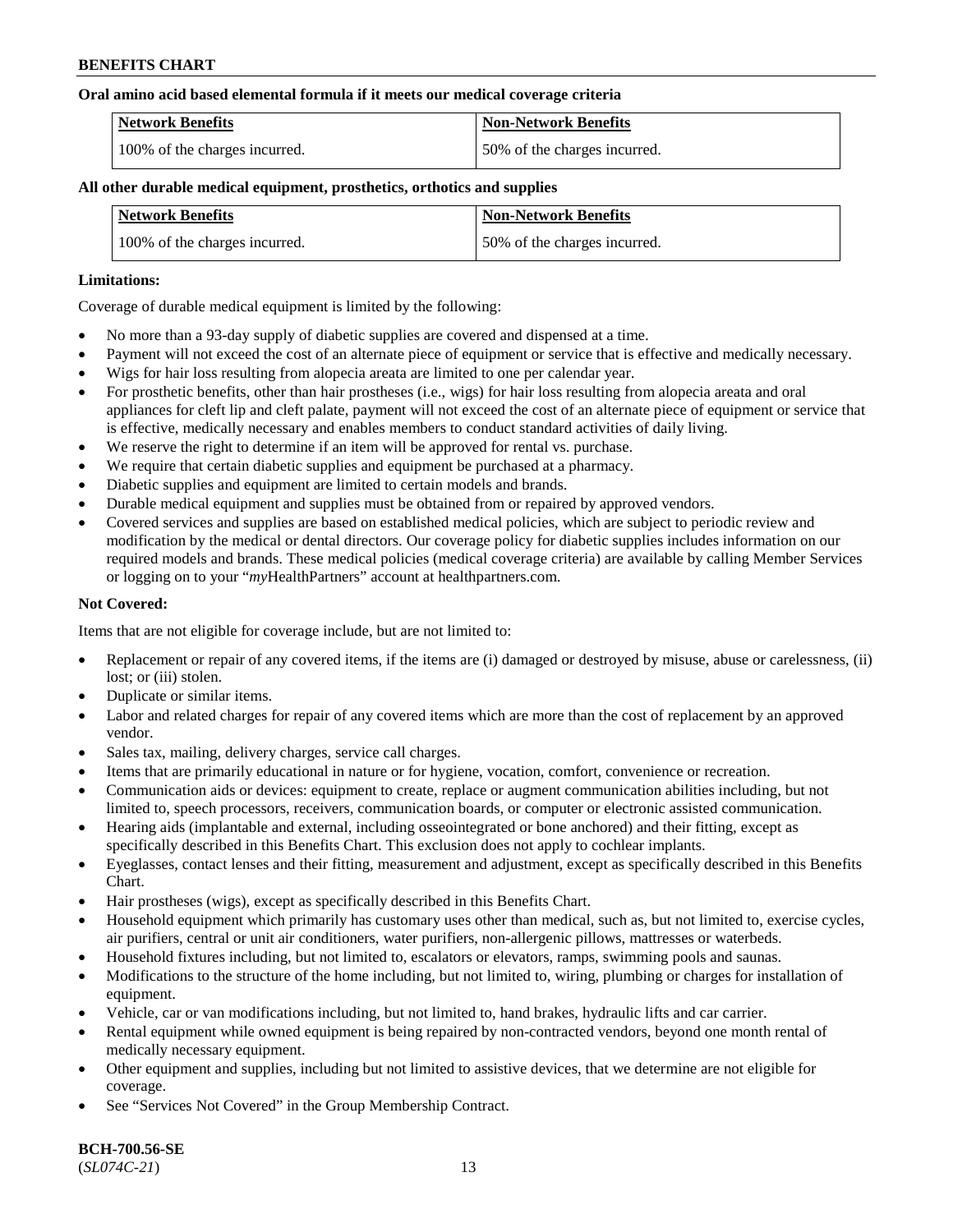## **EMERGENCY AND URGENTLY NEEDED CARE SERVICES**

#### **Covered Services:**

We cover services for emergency care and urgently needed care if the services are otherwise eligible for coverage under this Benefits Chart.

**Urgently Needed Care.** These are services to treat an unforeseen illness or injury, which are required in order to prevent a serious deterioration in your health, and which cannot be delayed until the next available clinic or office hours.

#### **Urgently Needed care at clinics**

| <b>Network Benefits</b>       | <b>Non-Network Benefits</b> |
|-------------------------------|-----------------------------|
| 100% of the charges incurred. | See Network Benefits.       |

**Emergency Care.** These are services to treat: (1) the sudden, unexpected onset of illness or injury which, if left untreated or unattended until the next available clinic or office hours, would result in hospitalization, or (2) a condition requiring professional health services immediately necessary to preserve life or stabilize health.

When reviewing claims for coverage of emergency services, our medical director will take into consideration a reasonable layperson's belief that the circumstances required immediate medical care that could not wait until the next working day or next available clinic appointment. Emergency care also includes an immediate response service available on a 24-hour, sevenday-a-week basis for each child, or person, having a psychiatric crisis, a mental health crisis, or a mental health emergency.

#### **Emergency care in a hospital emergency room, including professional services of a physician**

| <b>Network Benefits</b>       | Non-Network Benefits    |
|-------------------------------|-------------------------|
| 100% of the charges incurred. | l See Network Benefits. |

#### **Inpatient emergency care in a hospital**

| Network Benefits              | <b>Non-Network Benefits</b> |
|-------------------------------|-----------------------------|
| 100% of the charges incurred. | See Network Benefits.       |

#### **Not Covered:**

See "Services Not Covered" in the Group Membership Contract.

## **GENE THERAPY**

## **Covered Services:**

We cover gene therapy treatment that meets our current medical coverage criteria.

| <b>Network Benefits</b>                                                                                                                                                                                 | <b>Non-Network Benefits</b> |
|---------------------------------------------------------------------------------------------------------------------------------------------------------------------------------------------------------|-----------------------------|
| Coverage level is same as corresponding Network<br>Benefit, depending on type of service provided, such as<br>Office Visits for Illness or Injury, Inpatient or<br><b>Outpatient Hospital Services.</b> | No Coverage.                |

#### **Limitations:**

- Gene therapy must be provided by a designated provider.
- Specific types of gene therapy are limited to therapies and conditions specified in our medical coverage criteria.

## **Not Covered:**

See "Services Not Covered" in the Group Membership Contract.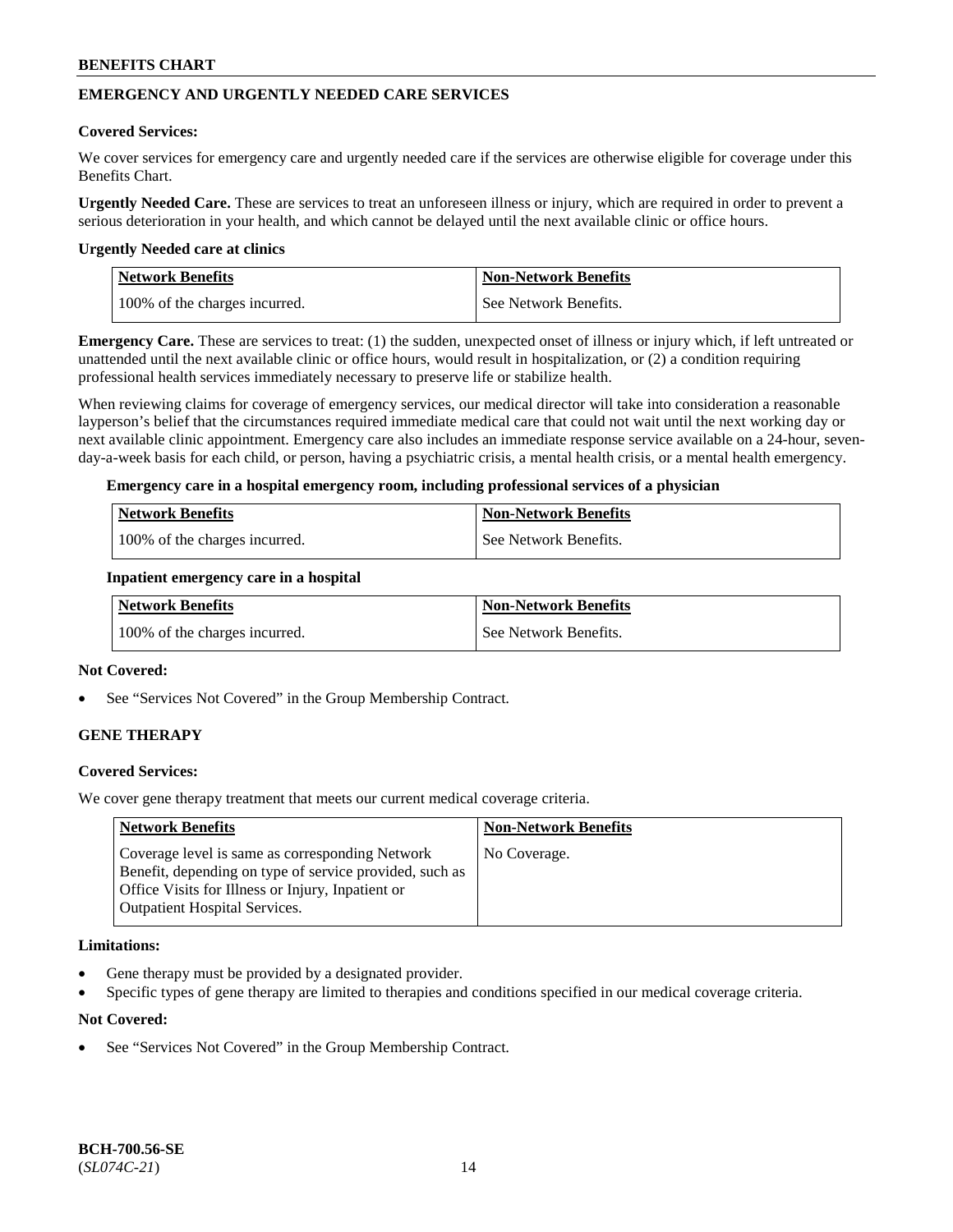## **HEALTH EDUCATION**

## **Covered Services:**

We cover education for preventive services and education for the management of chronic health problems (such as diabetes).

| Network Benefits                                            | <b>Non-Network Benefits</b>   |
|-------------------------------------------------------------|-------------------------------|
| 100% of the charges incurred.<br>Deductible does not apply. | 150% of the charges incurred. |

## **Not Covered:**

See "Services Not Covered" in the Group Membership Contract.

## **HOME-BASED COMPREHENSIVE HEALTH RISK ASSESSMENT**

## **Covered Services:**

If you meet our criteria for coverage, you may qualify for our home-based comprehensive health risk assessment program. The program covers a health assessment with a designated nurse practitioner.

| Network Benefits                                            | <b>Non-Network Benefits</b> |
|-------------------------------------------------------------|-----------------------------|
| 100% of the charges incurred.<br>Deductible does not apply. | No Coverage.                |

## **Not Covered:**

See "Services Not Covered" in the Group Membership Contract.

## **HOME HEALTH SERVICES**

## **Covered Services:**

We cover skilled nursing services, physical therapy, occupational therapy, speech therapy, respiratory therapy and other therapeutic services, non-routine prenatal and postnatal services, routine postnatal well child visits (as described in the Medical Coverage Criteria), phototherapy services for newborns, home health aide services and other eligible home health services when provided in your home, if you are homebound (i.e., unable to leave home without considerable effort due to a medical condition. Lack of transportation does not constitute homebound status). For phototherapy services for newborns and high risk pre-natal services, supplies and equipment are included.

We cover total parenteral nutrition/intravenous ("TPN/IV") therapy, equipment, supplies and drugs in connection with IV therapy. IV line care kits are covered under Durable Medical Equipment.

You do not need to be homebound to receive total parenteral nutrition/intravenous ("TPN/IV") therapy.

We cover palliative care benefits. Palliative care includes symptom management, education and establishing goals of care. We waive the requirement that you be homebound for a limited number of home visits for palliative care (as shown in the Benefits Chart), if you have a life-threatening, non-curable condition which has a prognosis of survival of two years or less. Additional palliative care visits are eligible under the home health services benefit if you are homebound and meet all other requirements defined in this section.

Home health services are eligible and covered only when:

- medically necessary; and
- provided as rehabilitative care, terminal care or maternity care; and
- ordered by a physician, and included in the written home care plan.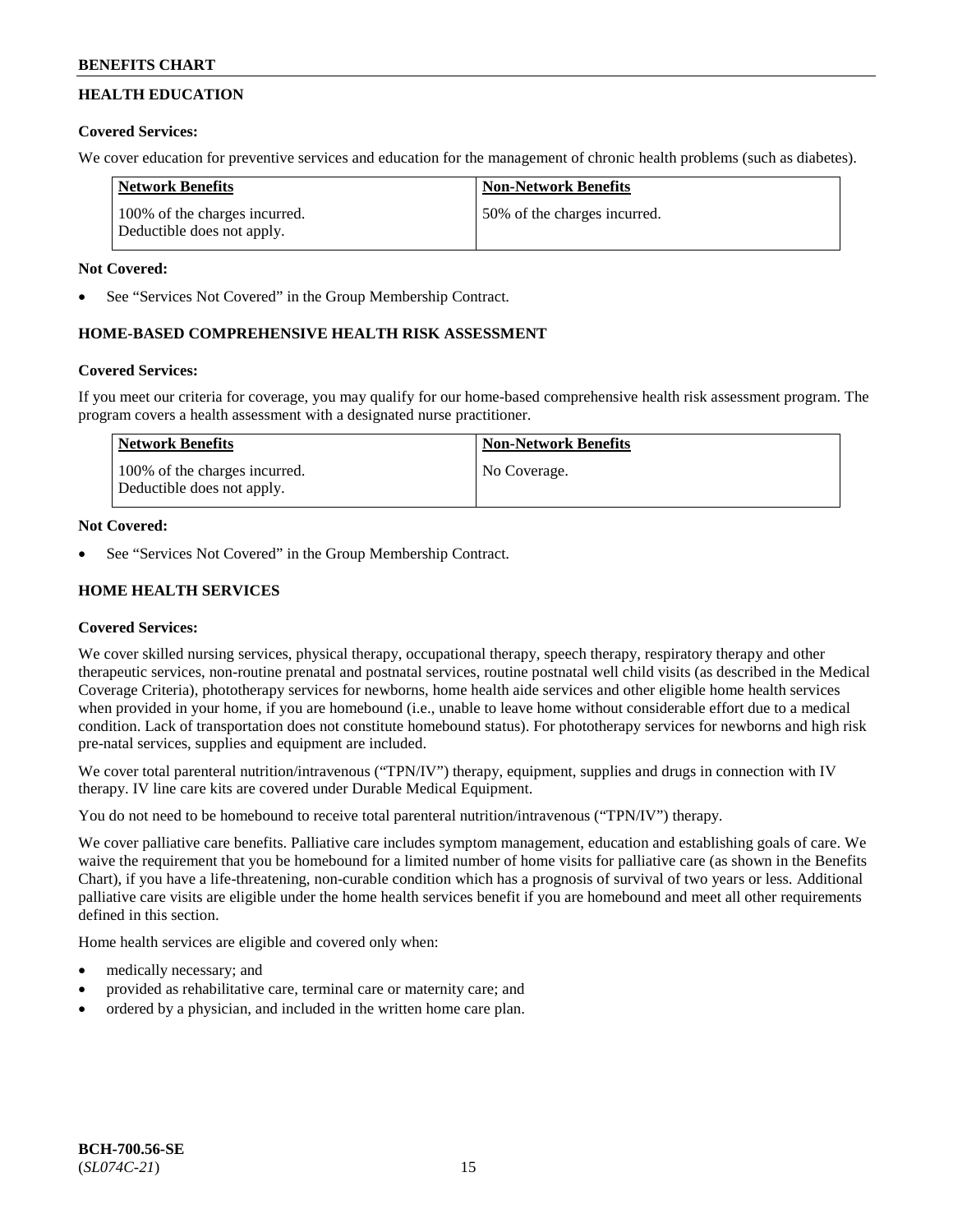**Physical therapy, occupational therapy, speech therapy, respiratory therapy, home health aide services and palliative care**

| <b>Network Benefits</b>       | <b>Non-Network Benefits</b>  |
|-------------------------------|------------------------------|
| 100% of the charges incurred. | 50% of the charges incurred. |

## **TPN/IV therapy, skilled nursing services, non-routine prenatal/postnatal services, and phototherapy**

| <b>Network Benefits</b>       | <b>Non-Network Benefits</b>  |
|-------------------------------|------------------------------|
| 100% of the charges incurred. | 50% of the charges incurred. |

Each 24-hour visit (or shifts of up to 24-hour visits) equals one visit and counts toward the Maximum visits for all other services shown below. Any visit that lasts less than 24 hours, regardless of the length of the visit, will count as one visit toward the Maximum visits for all other services shown below. All visits must be medically necessary and benefit eligible.

#### **Routine postnatal well child visits**

| <b>Network Benefits</b>                                     | <b>Non-Network Benefits</b>  |
|-------------------------------------------------------------|------------------------------|
| 100% of the charges incurred.<br>Deductible does not apply. | 50% of the charges incurred. |

#### **Maximum visits for palliative care**

If you are eligible to receive palliative care in the home and you are not homebound, there is a maximum of 12 visits per calendar year.

#### **Maximum visits for all other services**

| <b>Network Benefits</b>       | <b>Non-Network Benefits</b>  |
|-------------------------------|------------------------------|
| 120 visits per calendar year. | 60 visits per calendar year. |

Each visit provided under the Network Benefits and Non-Network Benefits counts toward the maximums shown under all Maximum visits sections. The routine postnatal well child visit does not count toward the visit limit.

## **Limitations:**

- Home health services are not provided as a substitute for a primary caregiver in the home or as relief (respite) for a primary caregiver in the home. We will not reimburse family members or residents in your home for the above services.
- A service shall not be considered a skilled nursing service merely because it is performed by, or under the direct supervision of, a licensed nurse. Where a service (such as tracheotomy suctioning or ventilator monitoring) or like services, can be safely and effectively performed by a non-medical person (or self-administered), without the direct supervision of a licensed nurse, the service shall not be regarded as a skilled nursing service, whether or not a skilled nurse actually provides the service. The unavailability of a competent person to provide a non-skilled service shall not make it a skilled service when a skilled nurse provides it. Only the skilled nursing component of so-called "blended" services (i.e. services which include skilled and non-skilled components) are covered under this Benefits Chart.

#### **Not Covered:**

- Financial or legal counseling services.
- Housekeeping or meal services in your home.
- Private duty nursing services. This exclusion does not apply if covered person is also covered under Medical Assistance under 256B.0625, subdivision 7, with the exception of section 256B.0654 subdivision 4.
- Services provided by a family member or enrollee, or a resident in the enrollee's home.
- Vocational rehabilitation and recreational or educational therapy. Recreation therapy is therapy provided solely for the purpose of recreation, including but not limited to: (a) requests for physical therapy or occupational therapy to improve athletic ability, and (b) braces or guards to prevent sports injuries.
- See "Services Not Covered" in the Group Membership Contract.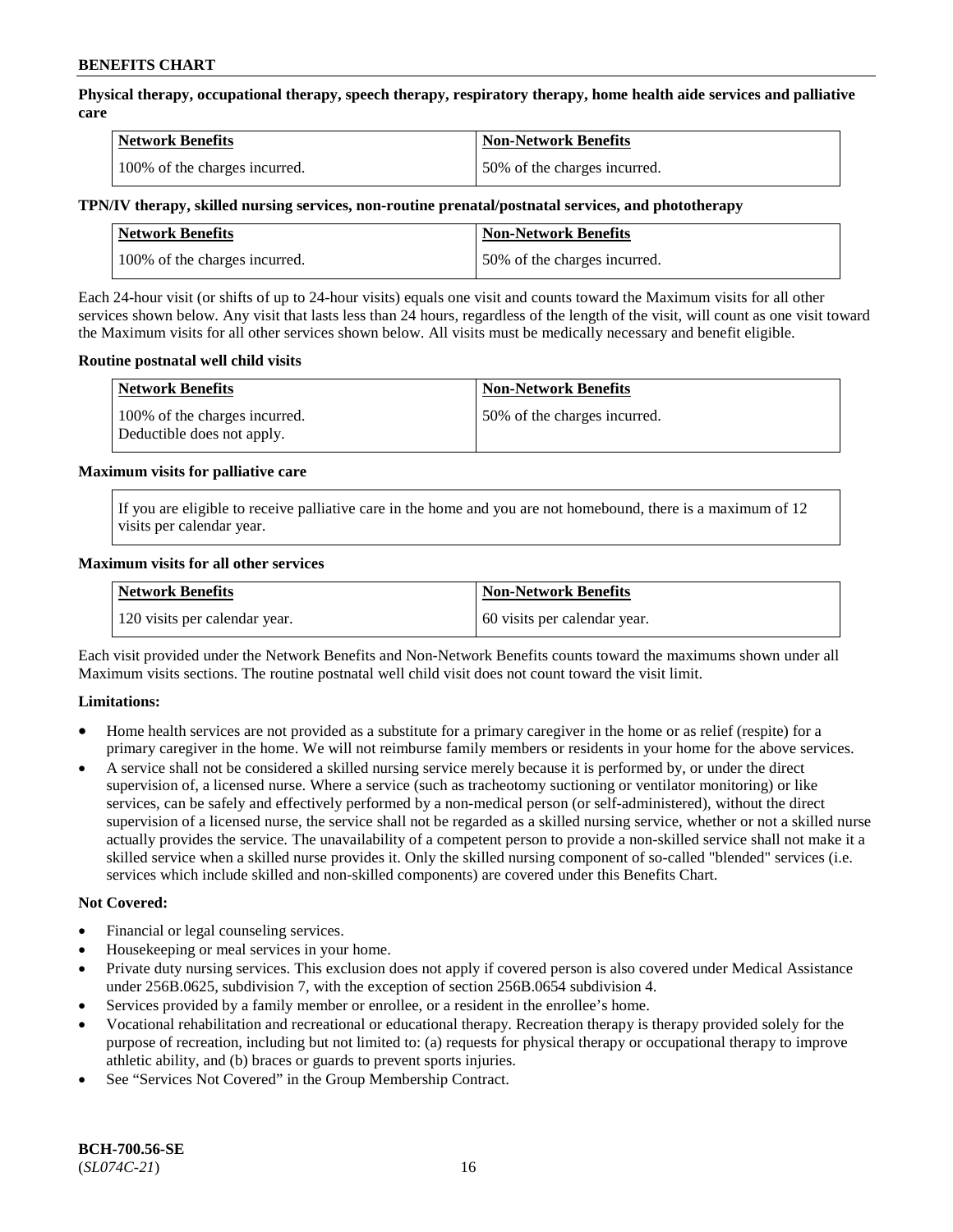## **HOME HOSPICE SERVICES**

### **Applicable Definitions:**

**Part-time.** This is up to two hours of service per day, more than two hours is considered continuous care.

**Continuous Care.** This is from two to twelve hours of service per day provided by a registered nurse, licensed practical nurse, or home health aide, during a period of crisis in order to maintain a terminally ill patient at home.

**Appropriate Facility.** This is a nursing home, hospice residence, or other inpatient facility.

**Custodial Care Related to Hospice Services.** This means providing assistance in the activities of daily living and the care needed by a terminally ill patient which can be provided by primary caregiver (i.e., family member or friend) who is responsible for the patient's home care.

## **Covered Services:**

**Home Hospice Program.** We cover the services described below if you are terminally ill and accepted as a home hospice program participant. You must meet the eligibility requirements of the program, and elect to receive services through the home hospice program. The services will be provided in your home, with inpatient care available when medically necessary as described below. If you elect to receive hospice services, you do so in lieu of curative treatment for your terminal illness for the period you are enrolled in the home hospice program.

**Eligibility:** In order to be eligible to be enrolled in the home hospice program, you must: (1) be a terminally ill patient (prognosis of six months or less); (2) have chosen a palliative treatment focus (i.e., emphasizing comfort and supportive services rather than treatment attempting to cure the disease or condition); and (3) continue to meet the terminally ill prognosis as reviewed by our medical director or his or her designee over the course of care. You may withdraw from the home hospice program at any time.

**Eligible Services:** Hospice services include the following services provided in accordance with an approved hospice treatment plan.

- Home Health Services:
	- o Part-time care provided in your home by an interdisciplinary hospice team (which may include a physician, nurse, social worker, and spiritual counselor) and medically necessary home health services are covered.
	- o One or more periods of continuous care in your home or in a setting which provides day care for pain or symptom management, when medically necessary, will be covered.
- Inpatient Services: We cover medically necessary inpatient services.
- Other Services:
	- o Respite care is covered for care in your home or in an appropriate facility, to give your primary caregivers (i.e., family members or friends) rest and/or relief when necessary in order to maintain a terminally ill patient at home.
	- o Medically necessary medications for pain and symptom management.
	- o Semi-electric hospital beds and other durable medical equipment are covered.
	- o Emergency and non-emergency care is covered.

| <b>Network Benefits</b>       | <b>Non-Network Benefits</b>  |
|-------------------------------|------------------------------|
| 100% of the charges incurred. | 50% of the charges incurred. |

Respite care is limited to 5 days per episode, and respite care and continuous care combined are limited to 30 days.

## **Not Covered:**

- Financial or legal counseling services.
- Housekeeping or meal services in your home.
- Custodial or maintenance care related to hospice services, whether provided in the home or in a nursing home.
- Any service not specifically described as covered services under this home hospice services benefits.
- Any services provided by members of your family or residents in your home.
- See "Services Not Covered" in the Group Membership Contract.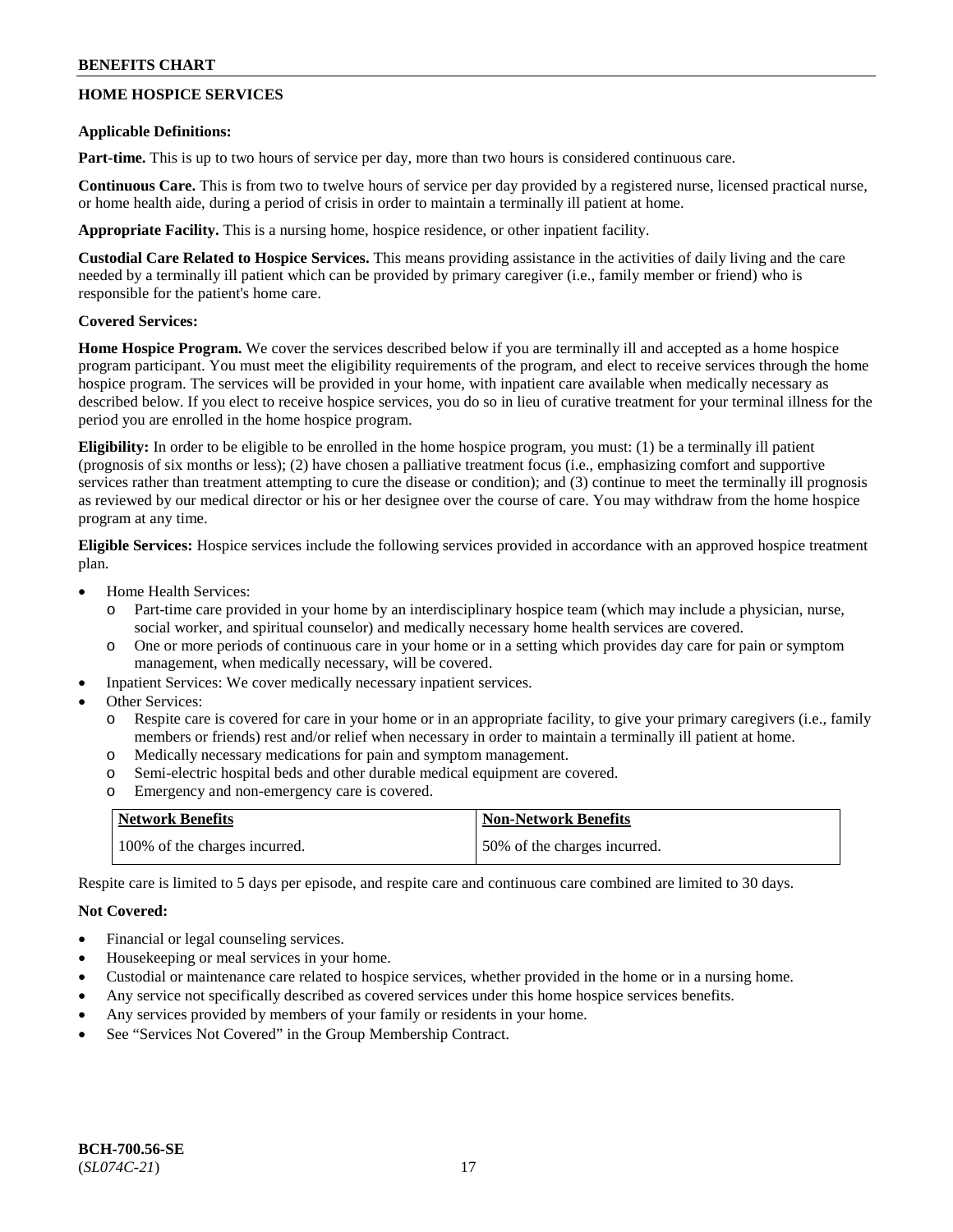## **HOSPITAL AND SKILLED NURSING FACILITY SERVICES**

## **Covered Services:**

We cover services as described below.

### **Medical or Surgical Hospital Services**

**Inpatient Hospital Services:** We cover the following medical or surgical services, for the treatment of acute illness or injury, which require the level of care only provided in an acute care facility. These services must be authorized by a physician.

Inpatient hospital services include: room and board; the use of operating or maternity delivery rooms; intensive care facilities; newborn nursery facilities; general nursing care, anesthesia, laboratory and diagnostic imaging services, radiation therapy, physical therapy, prescription drugs or other medications administered during treatment, blood and blood products (unless replaced), and blood derivatives, and other diagnostic or treatment related hospital services; physician and other professional medical and surgical services provided while in the hospital, including gender reassignment surgery that meets medical coverage criteria.

We cover up to 120 hours of services provided by a private duty nurse or personal care assistant who has provided home care services to a ventilator-dependent patient, solely for the purpose of assuring adequate training of the hospital staff to communicate with that patient.

Services for items for personal convenience, such as television rental, are not covered.

We cover, following a vaginal delivery, a minimum of 48 hours of inpatient care for the mother and newborn child. We cover, following a caesarean section delivery, a minimum of 96 hours of inpatient care for the mother and newborn child. If the duration of inpatient care is less than these minimums, we also cover a minimum of one home visit by a registered nurse for post-delivery care, within four days of discharge of the mother and newborn child. Services provided by the registered nurse include, but are not limited to, parent education, assistance and training in breast and bottle feeding, and conducting any necessary and appropriate clinical tests. We shall not provide any compensation or other non-medical remuneration to encourage a mother and newborn to leave inpatient care before the duration minimums specified.

Group health plans and health insurance issuers generally may not, under Federal law, restrict benefits for any hospital length of stay in connection with childbirth for the mother of newborn child to less than 48 hours following a vaginal delivery, or less than 96 hours following a caesarean section. However, Federal law generally does not prohibit the mother's or newborn's attending provider, after consulting with the mother, from discharging the mother or her newborn earlier than 48 hours (or 96 hours as applicable). In any case plans and issuers may not, under Federal law, require that a provider obtain authorization from the plan or the insurance issuer for prescribing a length of stay not in excess of 48 hours (or 96 hours).

| <b>Network Benefits</b>       | Non-Network Benefits         |
|-------------------------------|------------------------------|
| 100% of the charges incurred. | 50% of the charges incurred. |

Each member's admission or confinement, including that of a newborn child, is separate and distinct from the admission or confinement of any other member.

**Outpatient Hospital, Ambulatory Care or Surgical Facility Services:** We cover the following medical and surgical services, for diagnosis or treatment of illness or injury on an outpatient basis. These services must be authorized by a physician.

Outpatient services include: use of operating rooms, maternity delivery rooms or other outpatient departments, rooms or facilities; and the following outpatient services: general nursing care, anesthesia, laboratory and diagnostic imaging services, radiation therapy, physical therapy, drugs administered during treatment, blood and blood products (unless replaced), and blood derivatives, and other diagnostic or treatment related outpatient services; physician and other professional medical and surgical services provided while an outpatient, including gender reassignment surgery that meets medical coverage criteria.

For Network Benefits, non-emergent, scheduled outpatient Magnetic Resonance Imaging (MRI) and Computed Tomography (CT) must be provided at a designated facility. Your physician and facility will obtain or verify authorization for these services with HealthPartners, as needed.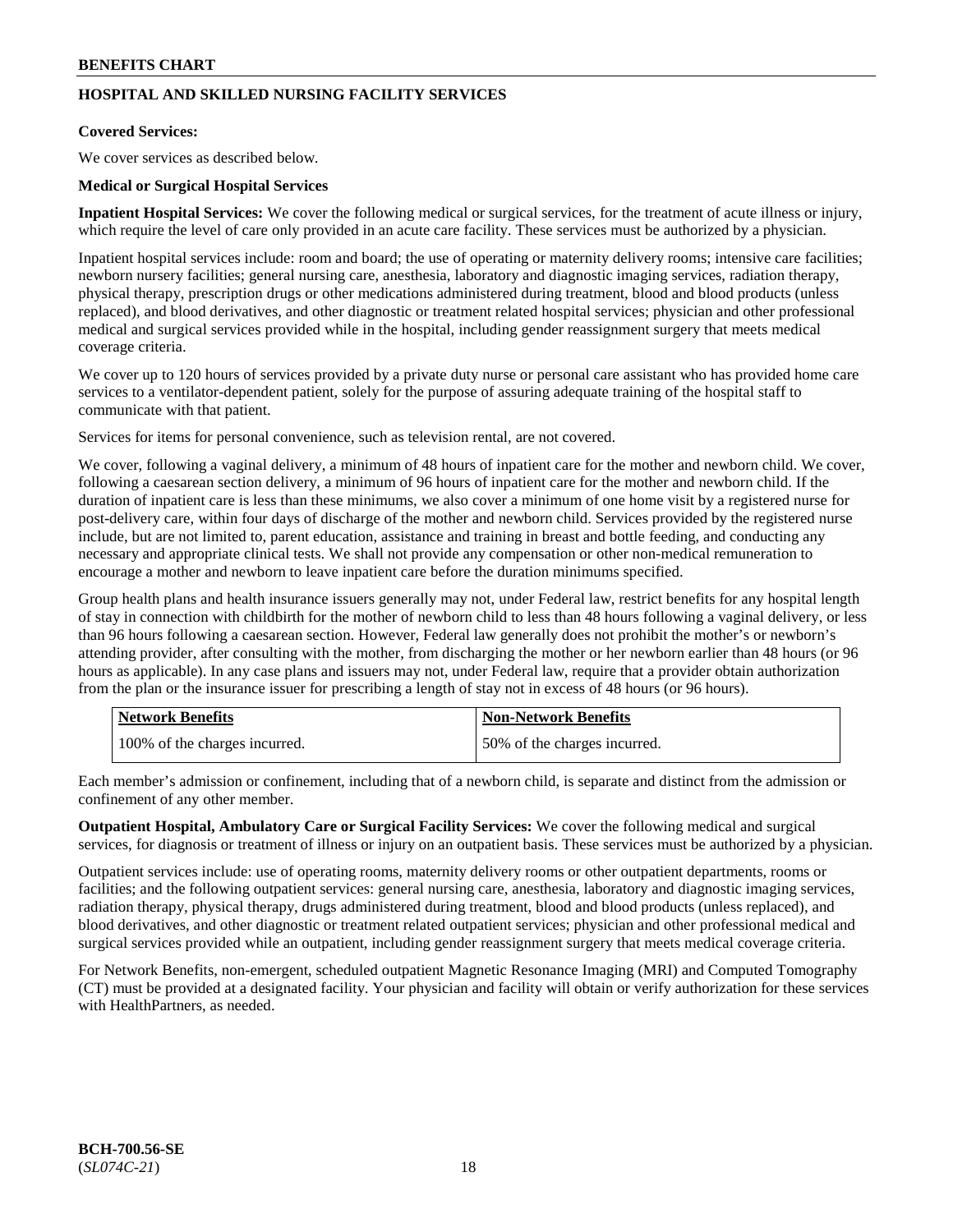To see the benefit level for diagnostic imaging services, laboratory services and physical therapy, see benefits under Diagnostic Imaging Services, Laboratory Services and Physical Therapy in this Benefits Chart.

| <b>Network Benefits</b>       | <b>Non-Network Benefits</b>  |
|-------------------------------|------------------------------|
| 100% of the charges incurred. | 50% of the charges incurred. |

## **Skilled Nursing Facility Care**

We cover room and board, daily skilled nursing and related ancillary services for post-acute treatment and rehabilitative care of illness or injury that meets medical coverage criteria.

| Network Benefits                              | <b>Non-Network Benefits</b>                   |
|-----------------------------------------------|-----------------------------------------------|
| 100\% of the charges incurred.                | 50% of the charges incurred.                  |
| Limited to 120 day maximum per calendar year. | Limited to 120 day maximum per calendar year. |

Each day of services provided under the Network Benefits and Non-Network Benefits combined, counts toward the maximums shown above.

#### **Not Covered:**

- Services for items for personal convenience, such as television rental.
- See "Services Not Covered" in the Group Membership Contract.

## **INFERTILITY SERVICES**

#### **Covered Services:**

We cover the diagnosis of infertility. These services include diagnostic procedures and tests provided in connection with an infertility evaluation, office visits and consultations to diagnose infertility.

| Network Benefits              | <b>Non-Network Benefits</b>  |
|-------------------------------|------------------------------|
| 100% of the charges incurred. | 50% of the charges incurred. |

Coverage is limited to office visits and consultations to diagnose infertility. Treatment is not covered.

## **Not Covered:**

- Treatment of infertility, including but not limited to, office visits, laboratory and diagnostic imaging services and drugs for the treatment of infertility; assisted reproduction, including, but not limited to gamete intrafallopian tube transfer (GIFT), zygote intrafallopian tube transfer (ZIFT) intracytoplasmic sperm injection (ICSI), and/or in-vitro fertilization (IVF), and all charges associated with such procedures; reversal of sterilization; artificial insemination; and sperm, ova or embryo acquisition, retrieval or storage; however, we do cover office visits and consultations to diagnose infertility.
- Services related to the establishment of surrogate pregnancy and fees for a surrogate.
- See "Services Not Covered" in the Group Membership Contract.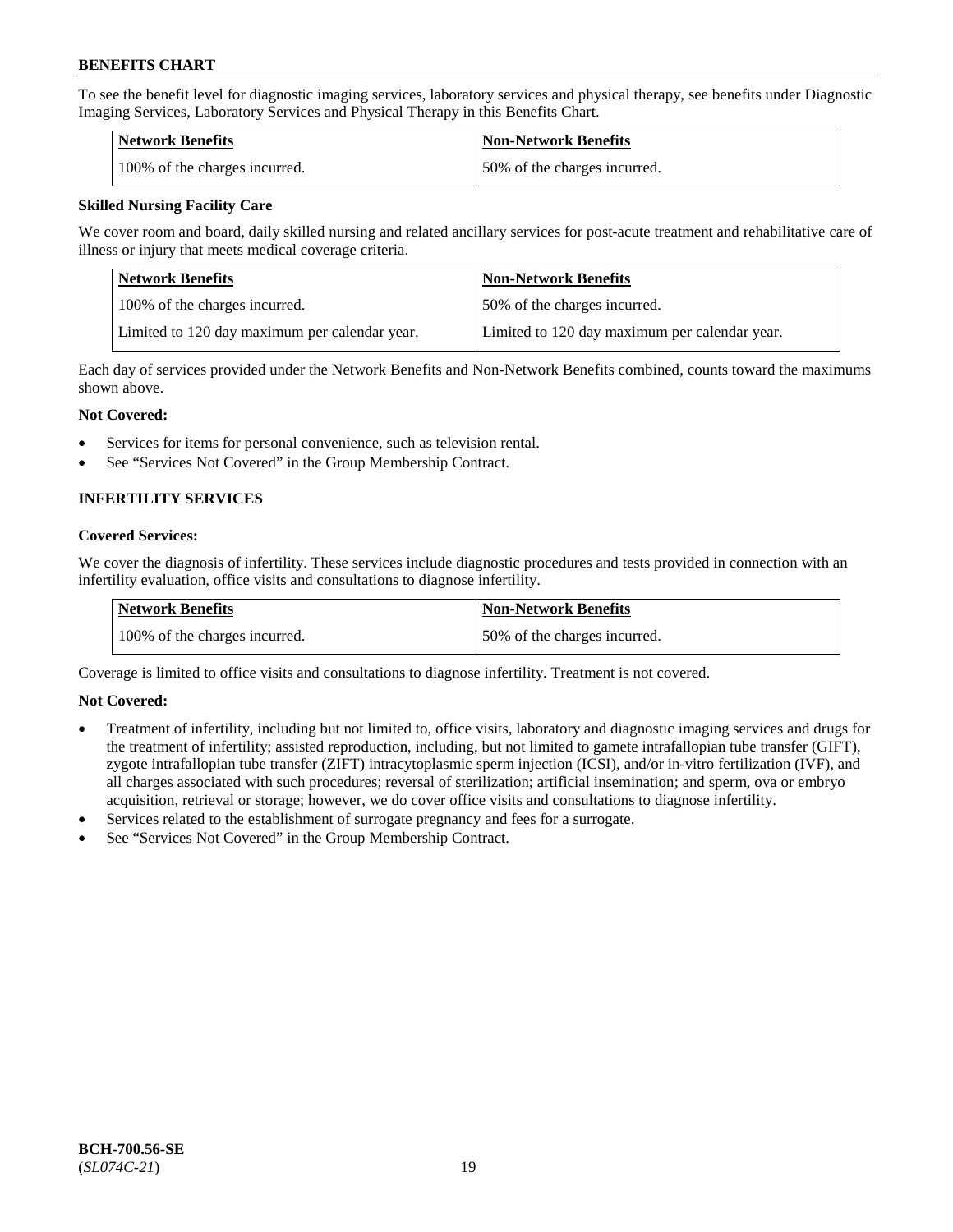## **LABORATORY SERVICES**

## **Covered Services:**

We cover laboratory tests when ordered by a provider and provided in a clinic or outpatient hospital facility.

To see the benefit level for inpatient hospital or skilled nursing facility services, see benefits under Inpatient Hospital and Skilled Nursing Facility Services in this Benefits Chart.

**Prostate-specific antigen (PSA) test coverage.** We cover prostate cancer screening for men 40 years of age or over who are symptomatic or in a high-risk category and for all men 50 years of age or older. Coverage includes a prostate-specific antigen blood test and a digital rectal examination.

| <b>Network Benefits</b>       | <b>Non-Network Benefits</b>  |
|-------------------------------|------------------------------|
| 100% of the charges incurred. | 50% of the charges incurred. |

#### **All other laboratory services**

#### **Services for illness or injury**

| Network Benefits              | <b>Non-Network Benefits</b>  |
|-------------------------------|------------------------------|
| 100% of the charges incurred. | 50% of the charges incurred. |

## **Preventive Services**

Laboratory services associated with preventive services are covered at the benefit level shown in the "Preventive Services" section of this Benefits Chart.

## **Not Covered:**

See "Services Not Covered" in the Group Membership Contract.

## **LYME DISEASE SERVICES**

## **Covered Services:**

We cover services for the treatment of Lyme disease.

| <b>Network Benefits</b>                                | <b>Non-Network Benefits</b>                                  |
|--------------------------------------------------------|--------------------------------------------------------------|
| Coverage level is same as corresponding Network        | Coverage level is same as corresponding Non-Network          |
| Benefit, depending on type of service provided such as | Benefit, depending on type of service provided, such as      |
| Office Visits for Illness or Injury, Inpatient or      | Office Visits for Illness or Injury, Inpatient or Outpatient |
| <b>Outpatient Hospital Services.</b>                   | Hospital Services.                                           |

## **Not Covered:**

See "Services Not Covered" in the Group Membership Contract.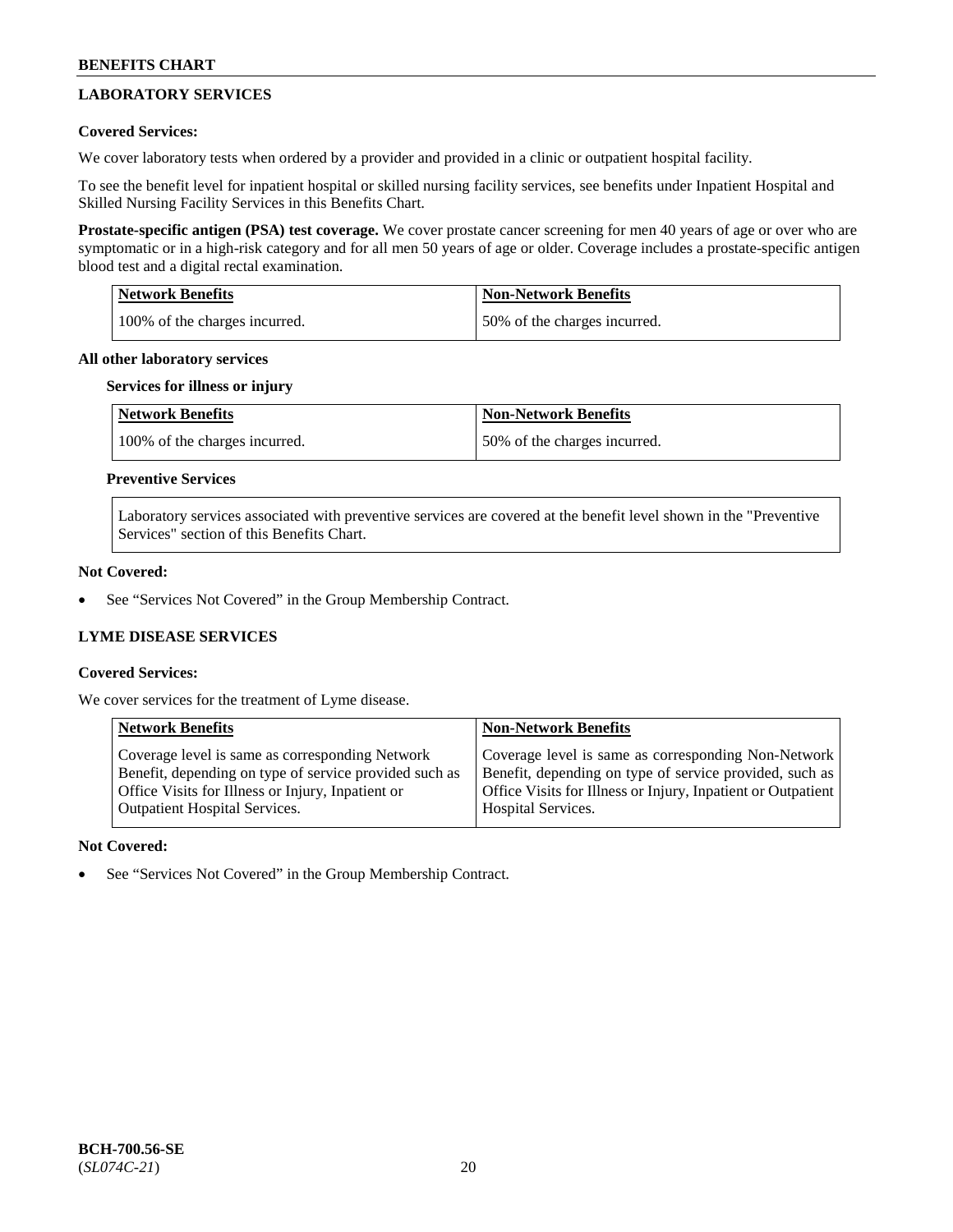## **MASTECTOMY RECONSTRUCTION BENEFIT**

## **Covered Services:**

We cover reconstruction of the breast on which the mastectomy has been performed; surgery and reconstruction of the other breast to produce symmetrical appearance, and prostheses and physical complications of all stages of mastectomy, including lymphedemas.

| <b>Network Benefits</b>                                 | <b>Non-Network Benefits</b>                             |
|---------------------------------------------------------|---------------------------------------------------------|
| Coverage level is same as corresponding Network         | Coverage level is same as corresponding Non-Network     |
| Benefit, depending on type of service provided, such as | Benefit, depending on type of service provided, such as |
| Office Visits for Illness or Injury, Inpatient or       | Office Visits for Illness or Injury, Inpatient or       |
| <b>Outpatient Hospital Services.</b>                    | <b>Outpatient Hospital Services.</b>                    |

## **Not Covered:**

See "Services Not Covered" in the Group Membership Contract.

## **MEDICATION THERAPY DISEASE MANAGEMENT PROGRAM**

## **Covered Services:**

If you meet our criteria for coverage, you may qualify for our Medication Therapy Disease Management Program.

The program covers consultations with a designated pharmacist.

Covered services are based on established medical policies, which are subject to periodic review and modification by the medical directors. These medical policies (medical coverage criteria) are available online at [healthpartners.com](https://www.healthpartners.com/hp/index.html) or by calling Member Services.

| Network Benefits                                            | <b>Non-Network Benefits</b> |
|-------------------------------------------------------------|-----------------------------|
| 100% of the charges incurred.<br>Deductible does not apply. | No Coverage.                |

## **Not Covered:**

See "Services Not Covered" in the Group Membership Contract.

## **OFFICE VISITS FOR ILLNESS OR INJURY**

## **Covered Services:**

We cover the following when medically necessary: professional medical and surgical services and related supplies, including biofeedback, of physicians and other health care providers; blood and blood products (unless replaced) and blood derivatives.

We cover diagnosis and treatment of illness or injury to the eyes. Where contact or eyeglass lenses are prescribed as medically necessary for the post-operative treatment of cataracts or for the treatment of aphakia, or keratoconus, we cover the initial evaluation, lenses and fitting. Members must pay for lens replacement beyond the initial pair.

We also provide coverage for the initial physical evaluation of a child if it is ordered by a Minnesota juvenile court.

## **Office Visits**

| <b>Network Benefits</b>       | <b>Non-Network Benefits</b>  |
|-------------------------------|------------------------------|
| 100% of the charges incurred. | 50% of the charges incurred. |

**Convenience clinics**

| Network Benefits              | <b>Non-Network Benefits</b>  |
|-------------------------------|------------------------------|
| 100% of the charges incurred. | 50% of the charges incurred. |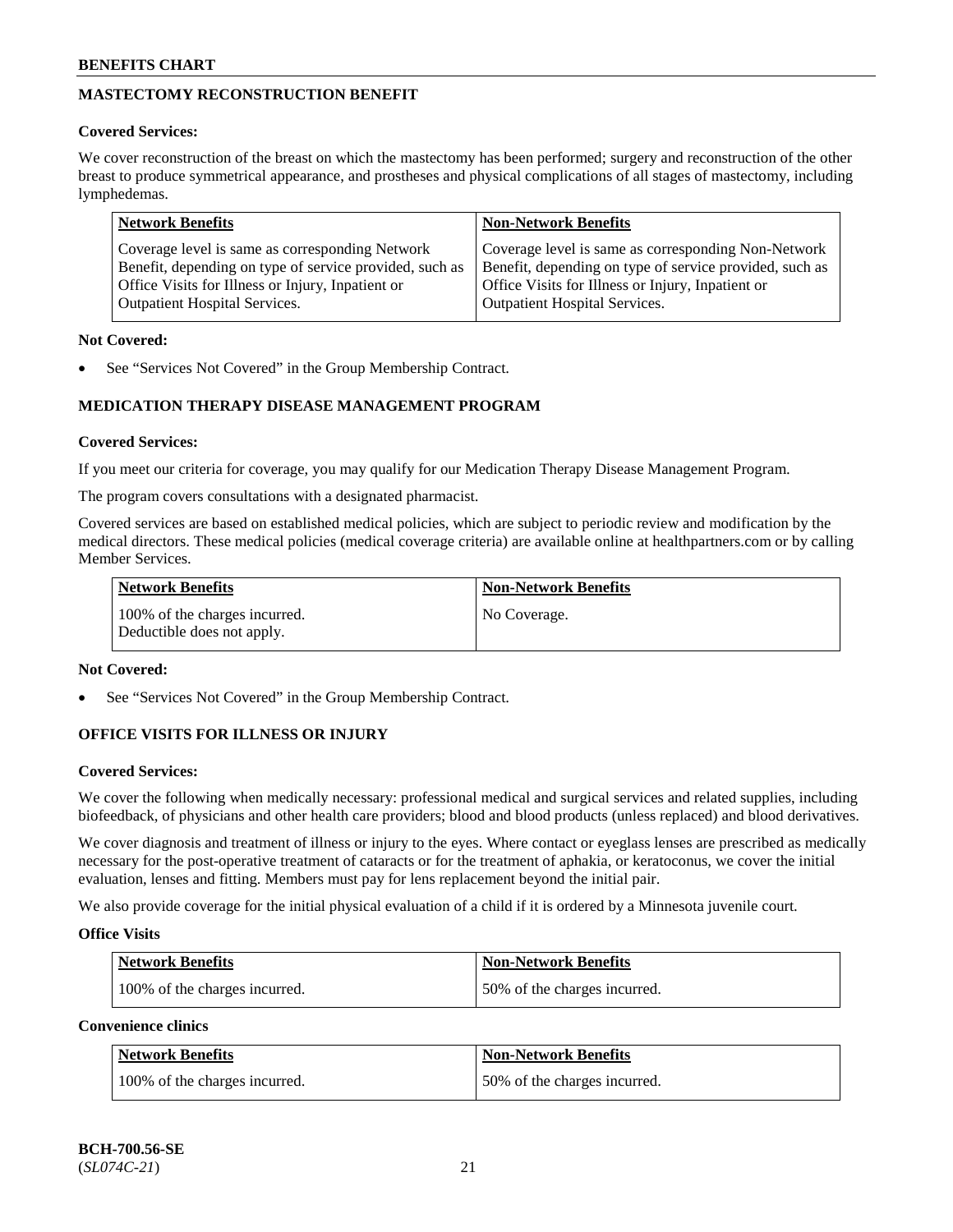#### **Scheduled telephone visits**

| <b>Network Benefits</b>       | Non-Network Benefits         |
|-------------------------------|------------------------------|
| 100% of the charges incurred. | 50% of the charges incurred. |

#### **E-visits**

## **Access to online care through virtuwell at [virtuwell.com](https://www.virtuwell.com/)**

| <b>Network Benefits</b>       | <b>Non-Network Benefits</b> |
|-------------------------------|-----------------------------|
| 100% of the charges incurred. | Not Applicable.             |

#### **All other E-visits**

| Network Benefits              | <b>Non-Network Benefits</b>  |
|-------------------------------|------------------------------|
| 100% of the charges incurred. | 50% of the charges incurred. |

## **Injections administered in a physician's office, other than immunizations**

### **Allergy injections**

| Network Benefits              | <b>Non-Network Benefits</b>  |
|-------------------------------|------------------------------|
| 100% of the charges incurred. | 50% of the charges incurred. |

### **All other injections**

| <b>Network Benefits</b>       | <b>Non-Network Benefits</b>  |
|-------------------------------|------------------------------|
| 100% of the charges incurred. | 50% of the charges incurred. |

#### **Not Covered:**

- Court ordered treatment, except as described in this Benefits Chart under "Mental Health Services" and "Office Visits for Illness or Injury" or as otherwise required by law.
- See "Services Not Covered" in the Group Membership Contract.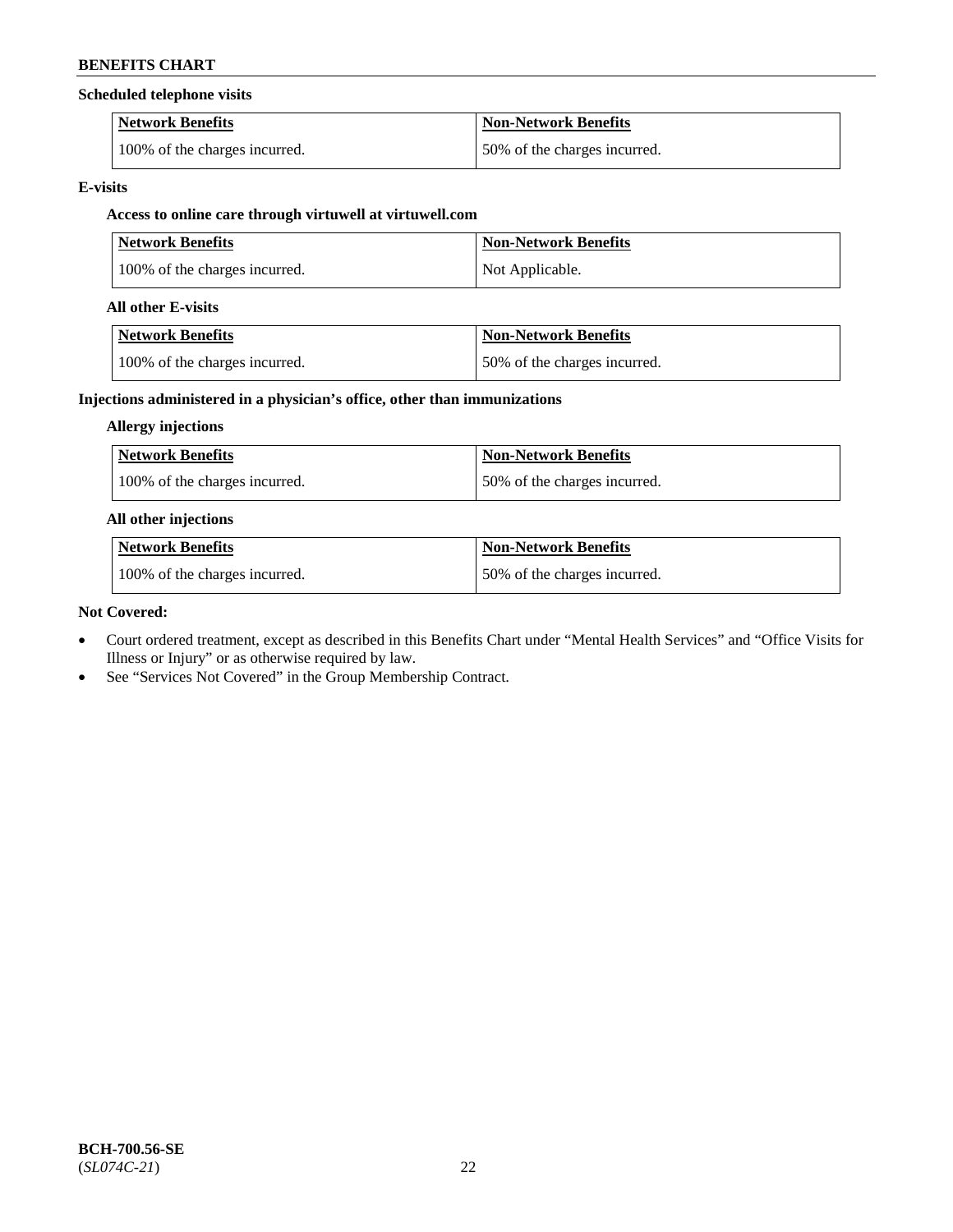## **PEDIATRIC AUTOIMMUNE NEUROPSYCHIATRIC DISORDERS ASSOCIATED WITH STREPTOCOCCAL INFECTIONS (PANDAS) AND PEDIATRIC ACUTE-ONSET NEUROPSYCHIATRIC SYNDROME (PANS) TREATMENT**

### **Definitions:**

**Pediatric acute-onset neuropsychiatric syndrome.** This means a class of acute-onset obsessive compulsive or tic disorders or other behavioral changes presenting in children and adolescents that are not otherwise explained by another known neurologic or medical disorder.

**Pediatric autoimmune neuropsychiatric disorders associated with streptococcal infections.** This means a condition in which a streptococcal infection in a child or adolescent causes the abrupt onset of clinically significant obsessions, compulsions, tics, or other neuropsychiatric symptoms or behavioral changes, or a relapsing and remitting course of symptom severity.

#### **Covered Services:**

We cover treatment for pediatric autoimmune neuropsychiatric disorders associated with streptococcal infections (PANDAS) and for treatment for pediatric acute-onset neuropsychiatric syndrome (PANS). Treatments that must be covered under this section must be recommended by the member's licensed health care professional and include but are not limited to antibiotics, medication and behavioral therapies to manage neuropsychiatric symptoms, plasma exchange, and immunoglobulin.

| <b>Network Benefits</b>                                                                                                                                         | <b>Non-Network Benefits</b>                                                                                                                                         |
|-----------------------------------------------------------------------------------------------------------------------------------------------------------------|---------------------------------------------------------------------------------------------------------------------------------------------------------------------|
| Coverage level is same as corresponding Network<br>Benefit, depending on type of service provided, such as<br>Office Visits for Illness or Injury, Inpatient or | Coverage level is same as corresponding Non-Network<br>Benefit, depending on type of service provided, such as<br>Office Visits for Illness or Injury, Inpatient or |
| <b>Outpatient Hospital Services.</b>                                                                                                                            | <b>Outpatient Hospital Services.</b>                                                                                                                                |

#### **Not Covered:**

See "Services Not Covered" in the Group Membership Contract.

## **PEDIATRIC EYEWEAR**

#### **Covered Services:**

We cover pediatric eyewear for children, subject to our medical coverage criteria. This provision will continue until the end of the month in which the child turns age 19. These medical policies (medical coverage criteria) are available by calling Member Services or logging on to your "*my*HealthPartners" account at [healthpartners.com.](https://www.healthpartners.com/hp/index.html)

| Network Benefits              | <b>Non-Network Benefits</b> |
|-------------------------------|-----------------------------|
| 100% of the charges incurred. | No Coverage.                |

Limited to one pair of eyeglasses (lenses and frames) or one pair of contact lenses per benefit year.

#### **Not Covered:**

- Replacement of eyeglasses or contact lenses due to loss or theft.
- See "Services Not Covered" in the Group Membership Contract.

## **PHYSICAL THERAPY, OCCUPATIONAL THERAPY AND SPEECH THERAPY**

#### **Covered Services:**

We cover the following physical therapy, occupational therapy and speech therapy services:

- rehabilitative care to correct the effects of illness or injury;
- habilitative care rendered for congenital, developmental or medical conditions which have significantly limited the successful initiation of normal speech and normal motor development.

Massage therapy which is performed in conjunction with other treatment/modalities by a physical occupational therapist, is part of a prescribed treatment plan and is not billed separately is covered.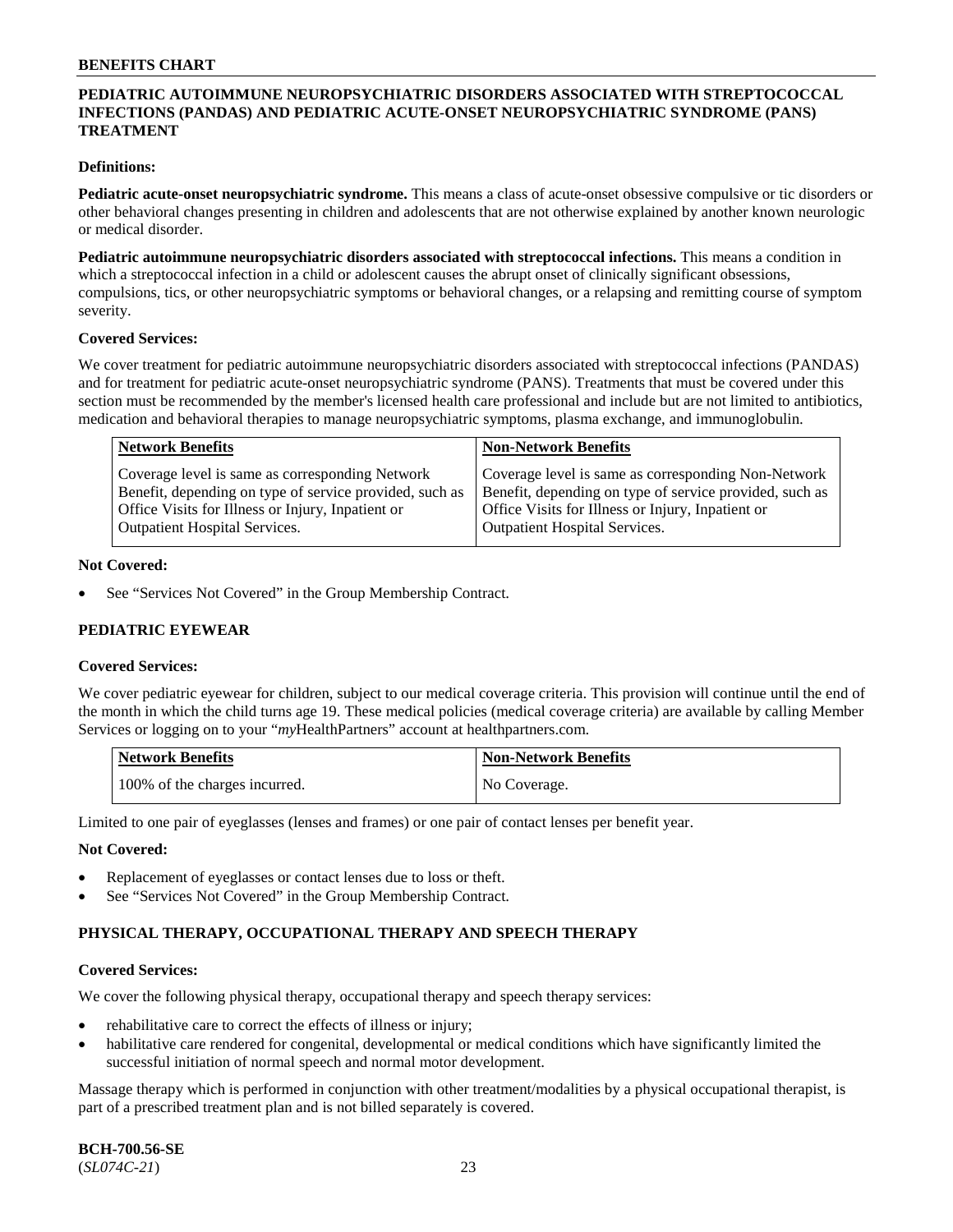We cover services provided in a clinic. We also cover physical therapy provided in an outpatient hospital facility. To see the benefit level for inpatient hospital or skilled nursing facility services, see benefits under Inpatient Hospital and Skilled Nursing Facility Services.

## **Rehabilitative Care**

| <b>Network Benefits</b>       | <b>Non-Network Benefits</b>                                                               |
|-------------------------------|-------------------------------------------------------------------------------------------|
| 100% of the charges incurred. | 50% of the charges incurred.                                                              |
|                               | Physical and Occupational Therapy combined are<br>limited to 20 visits per calendar year. |
|                               | Speech Therapy is limited to 20 visits per calendar year.                                 |

## **Habilitative Care**

| <b>Network Benefits</b>       | <b>Non-Network Benefits</b>                                                                       |
|-------------------------------|---------------------------------------------------------------------------------------------------|
| 100% of the charges incurred. | 50% of the charges incurred.                                                                      |
|                               | Physical, Occupational and Speech Therapy combined<br>are limited to 20 visits per calendar year. |

#### **Not Covered:**

- Massage therapy for the purpose of comfort or convenience of the member.
- See "Services Not Covered" in the Group Membership Contract.

## **PORT WINE STAIN REMOVAL SERVICES**

#### **Covered Services:**

We cover port wine stain removal services.

| <b>Network Benefits</b>                                | <b>Non-Network Benefits</b>                                  |
|--------------------------------------------------------|--------------------------------------------------------------|
| Coverage level is same as corresponding Network        | Coverage level is same as corresponding Non-Network          |
| Benefit, depending on type of service provided such as | Benefit, depending on type of service provided, such as      |
| Office Visits for Illness or Injury, Inpatient or      | Office Visits for Illness or Injury, Inpatient or Outpatient |
| <b>Outpatient Hospital Services.</b>                   | <b>Hospital Services.</b>                                    |

## **Not Covered:**

• See "Services Not Covered" in the Group Membership Contract.

## **PRESCRIPTION DRUG SERVICES**

## **Covered Services:**

We cover prescription drugs and medications that can be self-administered or are administered in a physician's office. We cover off-label use of formulary drugs to treat cancer if the drug is recognized for the treatment of cancer in any authoritative compendia used by the Medicare program.

We cover orally administered anticancer drugs at the applicable benefit level under outpatient drugs below. We are in compliance with Minnesota Statute 62A.3075 because we do not cover orally administered anticancer drugs under our specialty drug benefit.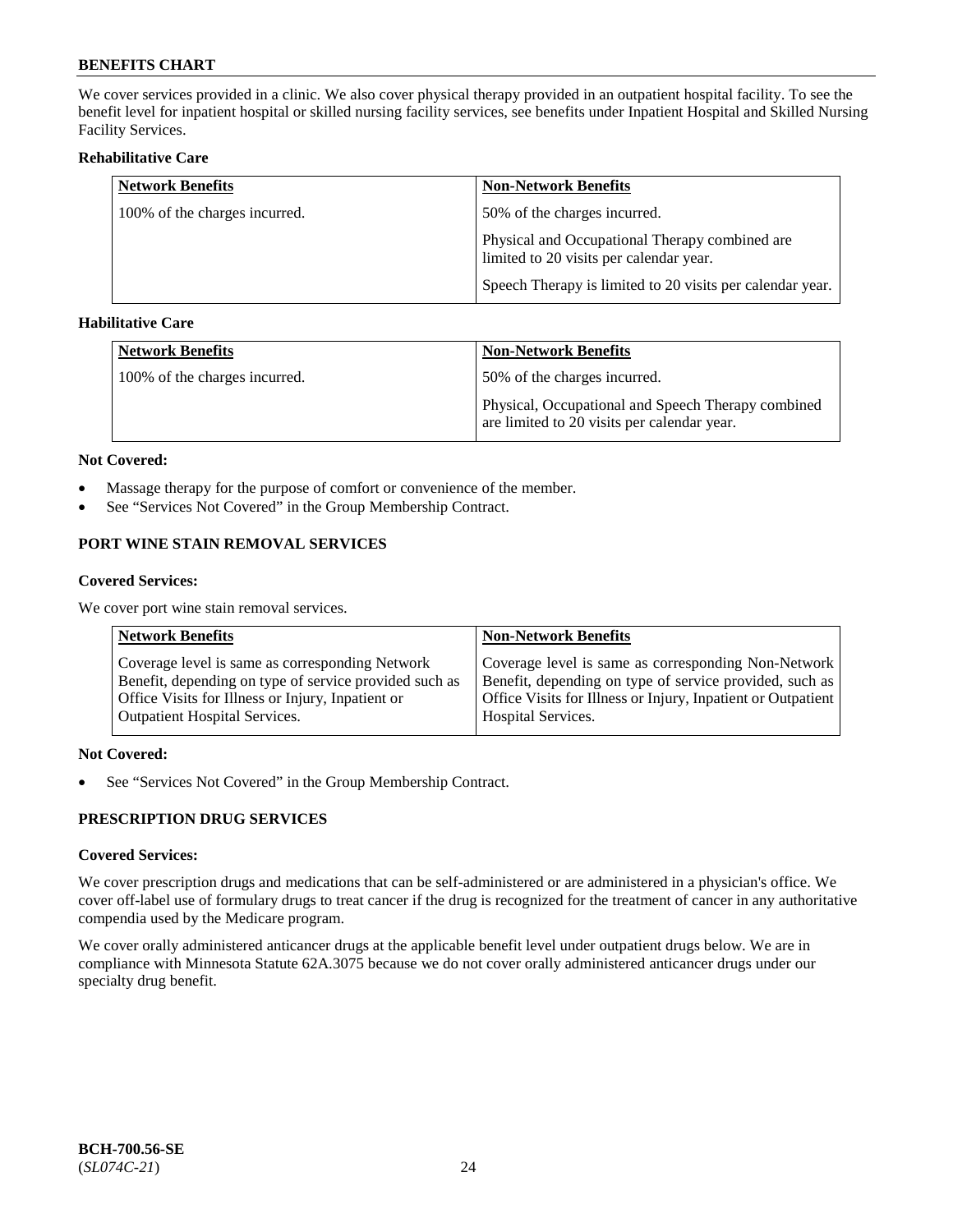We will refill a prescription for eye drops covered under this Benefits Chart if the member requests a refill and original prescription specified that additional quantities would be needed, providing the refill request does not exceed the quantities needed, and the following conditions are met:

- If the member requests a 30-day refill supply, the request must be made between 21 and 30 days of the later of (a) the original date that the prescription was distributed to the member or (b) the date that the most recent refill was distributed to the member; or
- If the member requests a 90-day refill supply, the request must be made between 75 and 90 days of the later of (a) the original date that the prescription was distributed to the member or (b) the date that the most recent refill was distributed to the member.

A licensed pharmacist may prescribe and dispense self-administered hormonal contraceptives, nicotine replacement medications, and opiate antagonists for the treatment of an acute opiate overdose in accordance with section 151.37, subdivision 14, 15, or 16, under the same terms of coverage that would apply had the prescription drug been prescribed by a licensed physician, physician assistant, or advanced practice nurse practitioner. If the plan excludes coverage for selfadministered hormonal contraceptives, they will not be covered under this provision.

#### **For Network Benefits, drugs and medications must be part of the formulary and obtained at a Network Pharmacy.**

#### **For Non-Network Benefits, drugs and medications must be part of the formulary.**

#### **See the Formulary definition for information on the Formulary Exception Process available to you.**

## **Outpatient drugs (except as specified below)**

| <b>Network Benefits</b>                                                                                                                                      | <b>Non-Network Benefits</b>  |
|--------------------------------------------------------------------------------------------------------------------------------------------------------------|------------------------------|
| 100% of the charges incurred.                                                                                                                                | 50% of the charges incurred. |
| Formulary insulin is considered preventive and is not<br>subject to your deductible. In no event will your cost for<br>a formulary insulin drug exceed \$25. |                              |

**Cost-Sharing Limits for Insulin:** We are required to limit your cost-sharing on prescription insulin to no more than the net price of the prescription insulin drug. This requirement applies at the point of sale, including deductible payments and the costsharing amounts charged once the deductible is met.

**Cost-sharing.** This means a deductible payment, copayment, or coinsurance amount that you must pay for covered prescription insulin in accordance with the terms and conditions of this health plan.

**Net price.** This means our cost for prescription insulin, including any rebates or discounts received by or accrued directly or indirectly to us from a drug manufacturer or pharmacy benefit manager.

#### **Mail order drugs**

| <b>Network Benefits</b>                                                                                                                                                                   | <b>Non-Network Benefits</b>           |
|-------------------------------------------------------------------------------------------------------------------------------------------------------------------------------------------|---------------------------------------|
| For your convenience, you may also get up to a 93-day<br>supply of outpatient formulary prescription drugs that<br>can be self-administered through the designated mail<br>order service. | See Network Mail Order Drugs benefit. |
| New prescriptions to treat certain chronic conditions<br>and trial drugs will be limited to quantity limits<br>described at the end of this section.                                      |                                       |
| Specialty Drugs are not available through the mail order<br>service.                                                                                                                      |                                       |

## **Tobacco cessation drugs are covered for all FDA – approved tobacco cessation drugs for a minimum of 90 days**

| Network Benefits                                            | <b>Non-Network Benefits</b>  |
|-------------------------------------------------------------|------------------------------|
| 100% of the charges incurred.<br>Deductible does not apply. | 50% of the charges incurred. |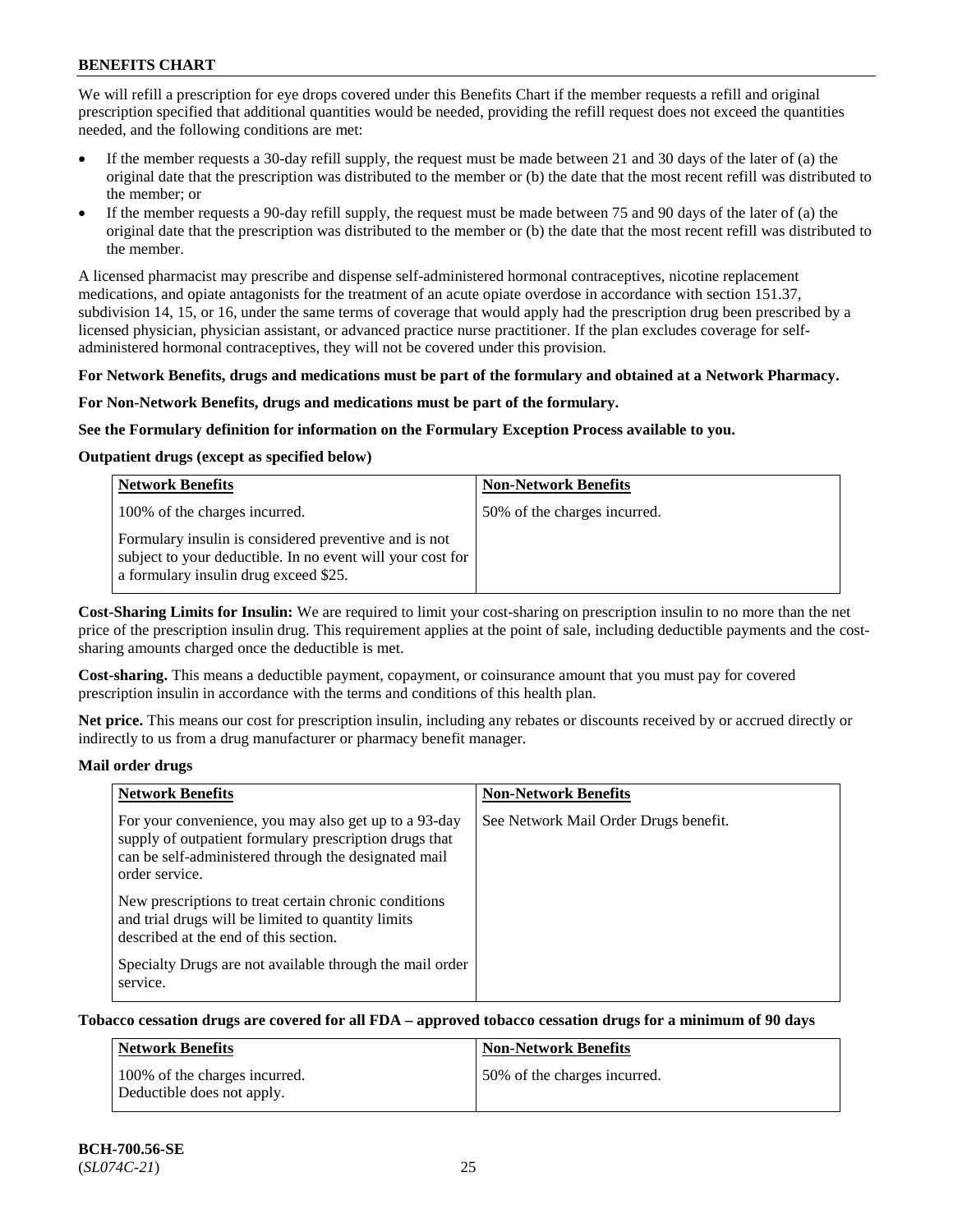## **Specialty Drugs that are self-administered**

| <b>Network Benefits</b>                                                                                                                    | <b>Non-Network Benefits</b> |
|--------------------------------------------------------------------------------------------------------------------------------------------|-----------------------------|
| 100% of the charges incurred.                                                                                                              | No Coverage.                |
| For Network Benefits, specialty drugs are limited to<br>drugs on the specialty drug list and must be obtained<br>from a designated vendor. |                             |

## **Drugs for the treatment of growth deficiency**

| <b>Network Benefits</b>                                                                                                                            | <b>Non-Network Benefits</b>  |
|----------------------------------------------------------------------------------------------------------------------------------------------------|------------------------------|
| 100% of the charges incurred.                                                                                                                      | 50% of the charges incurred. |
| For Network Benefits, growth deficiency drugs are<br>limited to drugs on the specialty drug list and must be<br>obtained from a designated vendor. |                              |

#### **Contraceptive drugs**

| <b>Network Benefits</b>                                                                                                                                        | <b>Non-Network Benefits</b>  |
|----------------------------------------------------------------------------------------------------------------------------------------------------------------|------------------------------|
| 100% of the charges incurred for formulary drugs.<br>Deductible does not apply.                                                                                | 50% of the charges incurred. |
| If a physician requests that a non-formulary<br>contraceptive drug be dispensed as written the drug will<br>be covered at 100%, not subject to the deductible. |                              |

#### **Limitations:**

- Certain drugs may require prior authorization as indicated on the formulary. HealthPartners may require prior authorization for the drug and also the site where the drug will be provided. Certain drugs are subject to our utilization review process and quantity limits, as indicated on our formulary.
- Certain non-formulary drugs require prior authorization. In addition, certain drugs may be subject to any quantity limits applied as part of our trial program.
- If a member requests a brand name drug when there is a generic equivalent, the brand name drug will be covered up to the charge that would apply to the generic drug, minus any required copayment. If a physician requests that a brand name drug be dispensed as written, and we determine the brand name drug is medically necessary, the drug will be paid at the Outpatient Drugs benefit.
- We may require members to try over-the-counter (OTC) drug alternatives before approving more costly formulary prescription drugs.
- Unless otherwise specified in the "Prescription Drug Services" section, you may receive up to a 31-day supply per prescription.
- A 93-day supply will be covered and dispensed only at pharmacies that participate in our extended day supply program
- New prescriptions to treat certain chronic conditions are limited to a 31-day supply.
- No more than a 31-day supply of Specialty Drugs will be covered and dispensed at a time, unless it's a manufacturer supplied drug that cannot be split that supplies the member with more than a 31-day supply.
- The member copayment for a drug will not exceed the cost of the drug.
- If a member copayment is required, you must pay one member copayment for each 31-day supply, or portion thereof.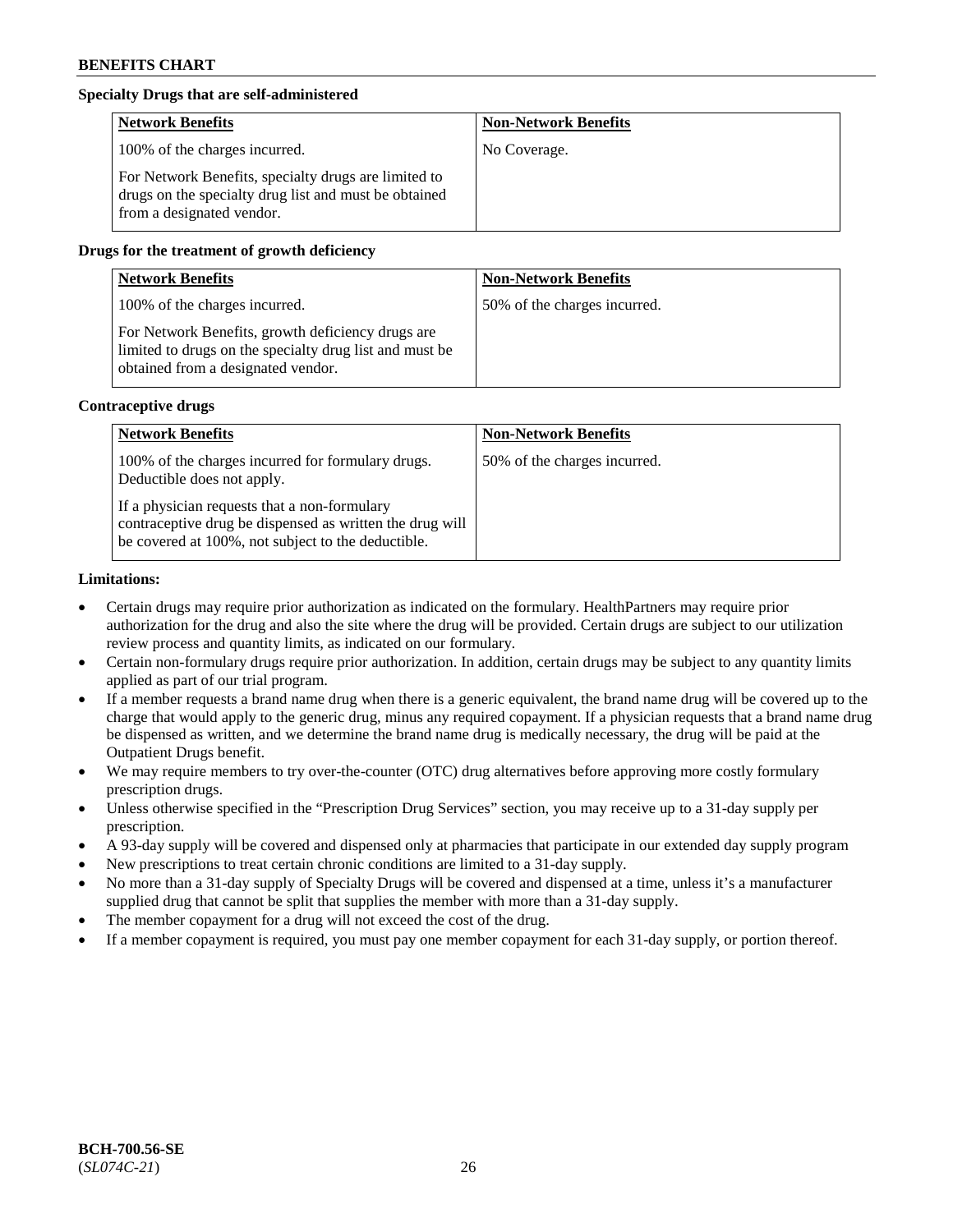## **Not Covered:**

- Replacement of prescription drugs, medications, equipment and supplies due to loss, damage or theft.
- Nonprescription (over the counter) drugs or medications, including, but not limited to, vitamins, supplements, homeopathic remedies, and non-FDA approved drugs unless listed on the formulary and prescribed by a physician or legally authorized health care provider under applicable state and federal law. We cover off-label use of drugs to treat cancer as specified in the "Prescription Drug Services" section of this Benefits Chart. This exclusion does not include over-the-counter contraceptives for women as allowed under the Affordable Care Act when the member obtains a prescription for the item. In addition, if the member obtains a prescription, this exclusion does not include aspirin to prevent cardiovascular disease for men and women of certain ages; folic acid supplements for women who may become pregnant; fluoride chemoprevention supplements for children without fluoride in their water source; and iron supplements for children ages 6-12 who are at risk of anemia.
- Drugs on the Excluded Drug List. The Excluded Drug List includes select drugs within a therapy class that are not eligible for coverage. This includes drugs that may be excluded for certain indications. However, you may request coverage for a drug on the Excluded Drug List by requesting an exception to the formulary under the formulary exception process described in the definition of formulary in this Benefits Chart. The Excluded Drug List is available at [healthpartners.com](http://www.healthpartners.com/)
- Drugs that are newly approved by the FDA until they are reviewed and approved by HealthPartners Pharmacy and Therapeutics Committee. However, you may request coverage for a drug that is newly approved by the FDA by requesting an exception to the formulary under the formulary exception process described in the definition of formulary in the Benefits Chart.
- All drugs used for sexual dysfunction.
- All drugs for the treatment of infertility.
- Medical cannabis.
- Medical devices approved by the FDA will not be covered under the "Prescription Drug Services" section unless they are on our formulary. Covered medical devices are generally submitted and reimbursed under your medical benefits.
- See "Services Not Covered" in the Group Membership Contract.

## **PREVENTIVE SERVICES**

## **Applicable Definitions:**

**Routine Preventive Services** are routine healthcare services that include screenings, check-ups and counseling to prevent illness, disease or other health problems before symptoms occur.

**Diagnostic Services** are services to help a provider understand your symptoms, diagnose illness and decide what treatment may be needed. They may be the same services that are listed as preventive services, but they are being used as diagnostic services. Your provider will determine if these services are preventive or diagnostic. These services are not preventive if received as part of a visit to diagnose, manage or maintain an acute or chronic medical condition, illness or injury. When that occurs, unless otherwise indicated below, standard deductibles, copayments or coinsurance apply.

## **Covered Services:**

We cover preventive services that meet any of the requirements under the Affordable Care Act (ACA) shown in the bulleted items below. These preventive services are covered at 100% under the network benefits with no deductible, copayments or coinsurance. (If a preventive service is not required by the ACA and it is covered at a lower benefit level or if a group qualifies for an exemption or accommodation for certain benefits under the ACA, it will be specified below). Preventive benefits mandated under the ACA are subject to periodic review and modification. Changes would be effective in accordance with the federal rules. Preventive services mandated by the ACA include:

- Evidence-based items or services that have in effect a rating of A or B in the current recommendations of the United States Preventive Services Task Force with respect to the individual;
- Immunizations for routine use in children, adolescents, and adults that have in effect a recommendation from the Advisory Committee on Immunization Practices of the Centers for Disease Control and Prevention with respect to the individual;
- With respect to infants, children, and adolescents, evidence-informed preventive care and screenings provided for in comprehensive guidelines supported by the Health Resources and Services Administration; and
- With respect to women, preventive care and screenings provided for in comprehensive guidelines supported by the Health Resources and Services Administration.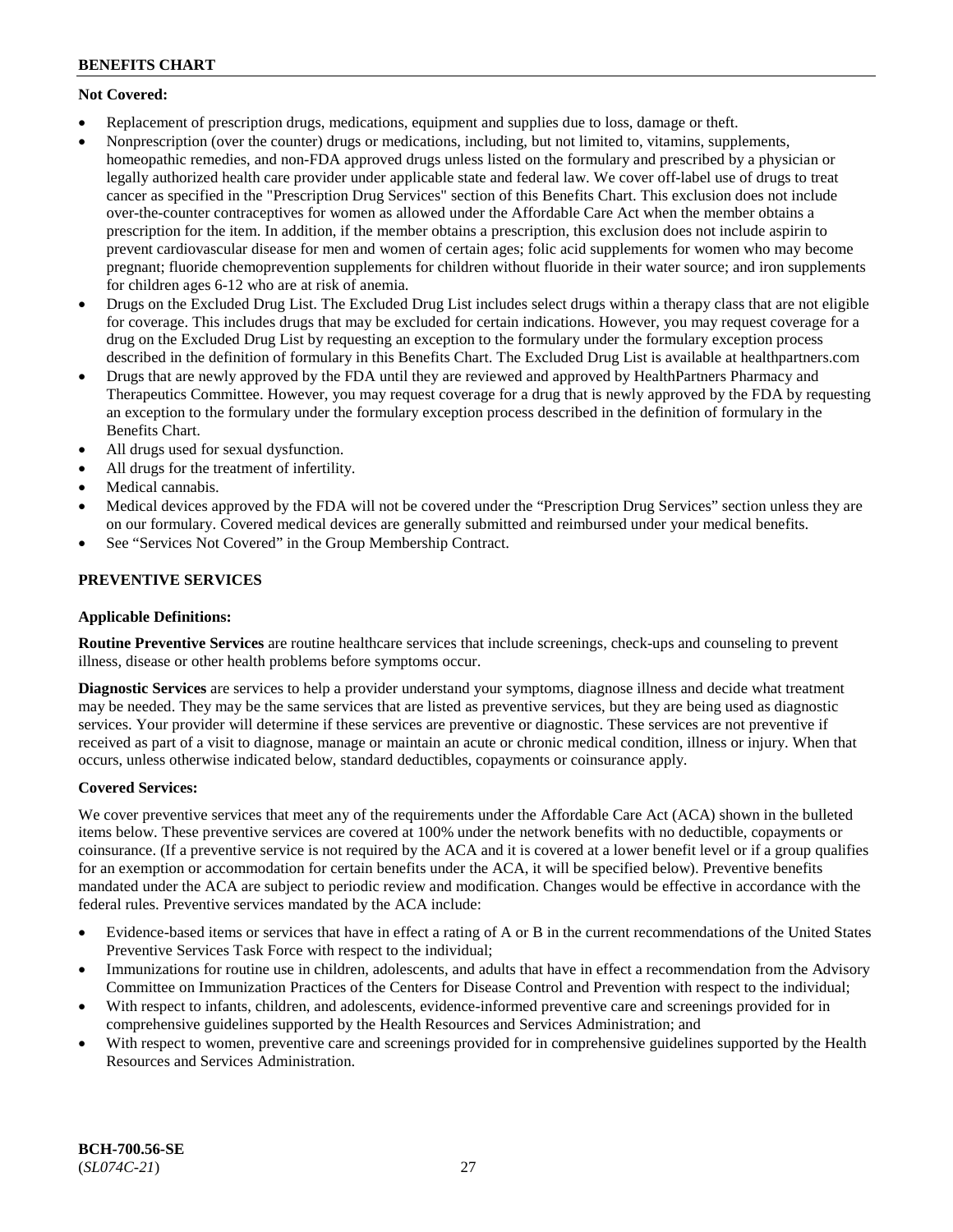Covered services are based on established medical policies, which are subject to periodic review and modification by the medical or dental directors. These medical policies (medical coverage criteria) are available by calling Member Services, or logging on to your "*my*HealthPartners" account at [healthpartners.com.](http://www.healthpartners.com/)

A complete list of preventive care services recommended under the U.S. Preventive Task Force (USPSTF) is available online at [uspreventiveservicestakskforce.org/Page/Name/uspstf-a-and-b-recommendations.](https://www.uspreventiveservicestaskforce.org/Page/Name/uspstf-a-and-b-recommendations-by-date/)

HHS: [healthcare.gov/coverage/preventive-care-benefits](https://www.healthcare.gov/coverage/preventive-care-benefits/)

CDC: [cdc.gov/vaccines/schedules/index.html](https://www.cdc.gov/vaccines/schedules/index.html)

### **ACA and state mandated preventive services are covered as follows:**

**Routine health exams and periodic health assessments.** A physician or health care provider will counsel you as to how often health assessments are needed based on age, sex and health status. This includes screening for tobacco use, at least two tobacco cessation attempts per year (for those who use tobacco products), all FDA approved tobacco cessation medications including over-the-counter drugs (as shown in the "Prescription Drug Services" Section) and at least four counseling sessions of at least ten minutes each for tobacco cessation.

| Network Benefits                                            | <b>Non-Network Benefits</b>  |
|-------------------------------------------------------------|------------------------------|
| 100% of the charges incurred.<br>Deductible does not apply. | 50% of the charges incurred. |

**Child health supervision services**. This includes pediatric preventive services, such as fluoride chemoprevention for children without fluoride in their water source, newborn screenings, appropriate immunizations, developmental assessments and laboratory services appropriate to the age of the child from birth to 72 months, and appropriate immunizations until the end of the month in which the child turns 19, as defined by the Standards of Child Health Care issued by the American Academy of Pediatrics. We cover at least five child health supervision visits from birth to 12 months, three child health supervision visits from 12 months to 24 months, once a year from 24 months to 72 months.

| Network Benefits                                            | <b>Non-Network Benefits</b>  |
|-------------------------------------------------------------|------------------------------|
| 100% of the charges incurred.<br>Deductible does not apply. | 50% of the charges incurred. |

**Routine prenatal care and exams.** This includes the comprehensive package of medical and psychosocial support provided throughout a pregnancy, including risk assessment, serial surveillance, prenatal education, and use of specialized skills and technology when needed, as defined by Standards for Obstetric-Gynecologic Services issued by the American College of Obstetricians and Gynecologists.

| <b>Network Benefits</b>                                     | <b>Non-Network Benefits</b>   |
|-------------------------------------------------------------|-------------------------------|
| 100% of the charges incurred.<br>Deductible does not apply. | 150% of the charges incurred. |

**Routine postnatal care.** This includes health exams, assessments, education and counseling relating to the period immediately after childbirth

| <b>Network Benefits</b>                                     | <b>Non-Network Benefits</b>  |
|-------------------------------------------------------------|------------------------------|
| 100% of the charges incurred.<br>Deductible does not apply. | 50% of the charges incurred. |

**Routine screening procedures for cancer.** This includes colorectal screening or other cancer screenings recommended by the USPSTF with an A or B rating. Women's preventive health services below describes additional routine screening procedures for cancer.

| <b>Network Benefits</b>                                     | <b>Non-Network Benefits</b>  |
|-------------------------------------------------------------|------------------------------|
| 100% of the charges incurred.<br>Deductible does not apply. | 50% of the charges incurred. |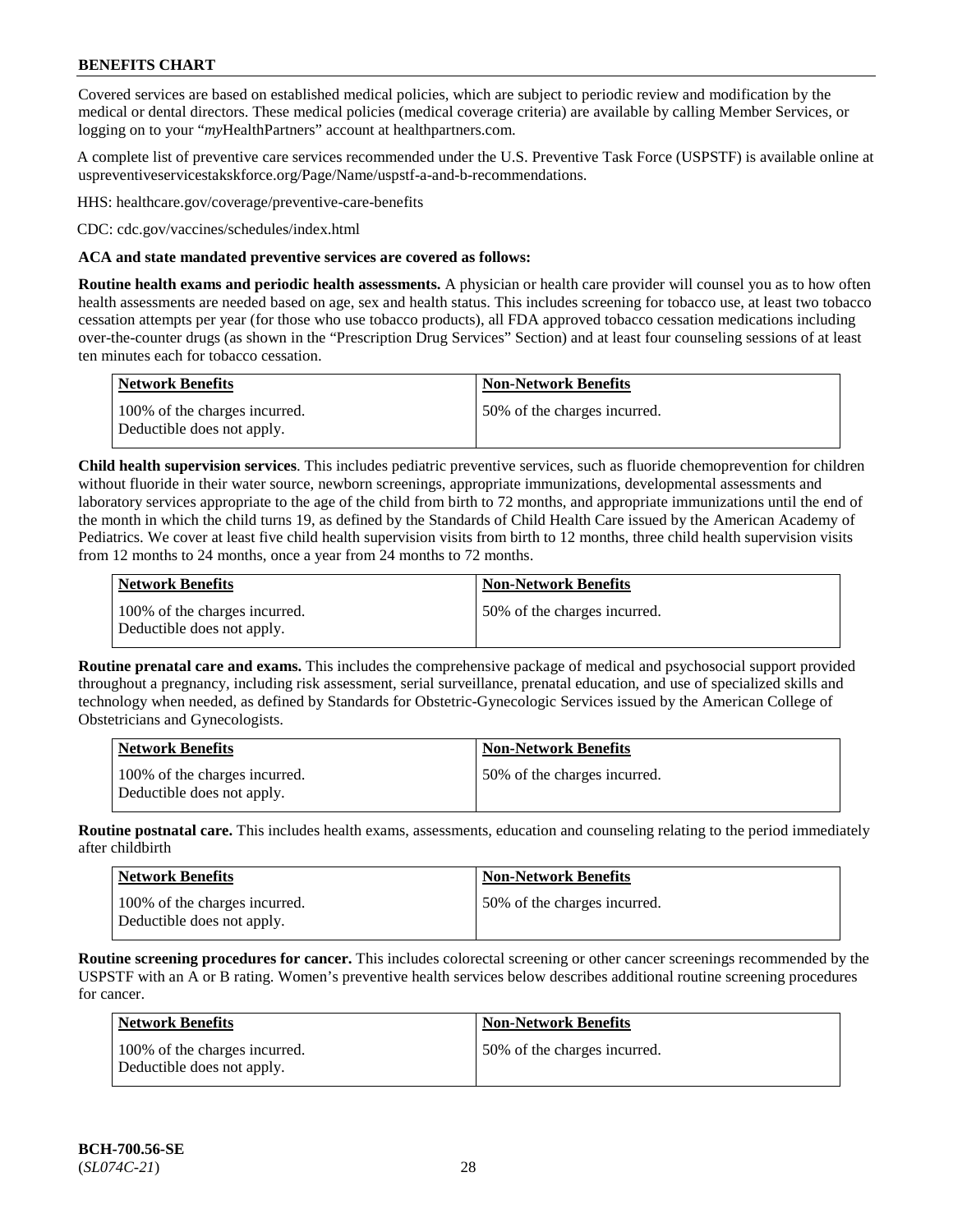**Professional voluntary family planning services.** This includes services to prevent or delay a pregnancy, including counseling and education. Services must be provided by a licensed provider.

| <b>Network Benefits</b>                                     | <b>Non-Network Benefits</b> |
|-------------------------------------------------------------|-----------------------------|
| 100% of the charges incurred.<br>Deductible does not apply. | See Network Benefits.       |

## **Adult immunizations**

| Network Benefits                                            | <b>Non-Network Benefits</b>  |
|-------------------------------------------------------------|------------------------------|
| 100% of the charges incurred.<br>Deductible does not apply. | 50% of the charges incurred. |

**Women's preventive services.**This includes mammograms\*, screenings for cervical cancer (pap smears), breast pumps, human papillomavirus (HPV) testing; counseling for sexually transmitted infections, counseling and screening for human immunodeficiency virus (HIV), and all FDA approved contraceptive methods as prescribed by a doctor, sterilization procedures, education and counseling (see the "Prescription Drug Services" section for coverage of oral contraceptive drugs). For women whose family history is associated with an increased risk for BRCA1 or BRCA2 gene mutations, we cover genetic counseling and BRCA screening without cost sharing, if appropriate and as determined by a physician

**\***Preventive mammogram screening includes digital breast tomosynthesis (3D mammograms) for members at risk for breast cancer.

"At risk for breast cancer" means: (1) having a family history with one or more first- or second-degree relatives with breast cancer; (2) testing positive for BRCA1 or BRCA2 mutations; (3) having heterogeneously dense breasts or extremely dense breasts based on the Breast Imaging Reporting and Data System established by the American College of Radiology; or (4) having a previous diagnosis of breast cancer.

| Network Benefits                                            | <b>Non-Network Benefits</b>  |
|-------------------------------------------------------------|------------------------------|
| 100% of the charges incurred.<br>Deductible does not apply. | 50% of the charges incurred. |

**Obesity screening and management.** We cover obesity screening and counseling for all ages during a routine preventive care exam. If you are age 18 or older and have a body mass index of 30 or more, we also cover intensive obesity management to help you lose weight. Your primary care doctor can coordinate these services.

| Network Benefits                                            | <b>Non-Network Benefits</b>  |
|-------------------------------------------------------------|------------------------------|
| 100% of the charges incurred.<br>Deductible does not apply. | 50% of the charges incurred. |

**Preventive Medications.** We cover preventive medications currently recommended by USPSTF with an A or B rating if they are prescribed by your medical provider and they are listed on our formulary. Preventive medications are subject to periodic review and modification. Changes would be effective in accordance with the federal rules and reflected in our current medical coverage criteria for preventive care services.

| <b>Network Benefits</b>                                     | <b>Non-Network Benefits</b>   |
|-------------------------------------------------------------|-------------------------------|
| 100% of the charges incurred.<br>Deductible does not apply. | 150% of the charges incurred. |

## **In addition to any ACA or state mandated preventive services referenced above, we cover the following eligible services:**

#### **Routine eye and hearing exams**

| <b>Network Benefits</b>                                     | <b>Non-Network Benefits</b>  |
|-------------------------------------------------------------|------------------------------|
| 100% of the charges incurred.<br>Deductible does not apply. | 50% of the charges incurred. |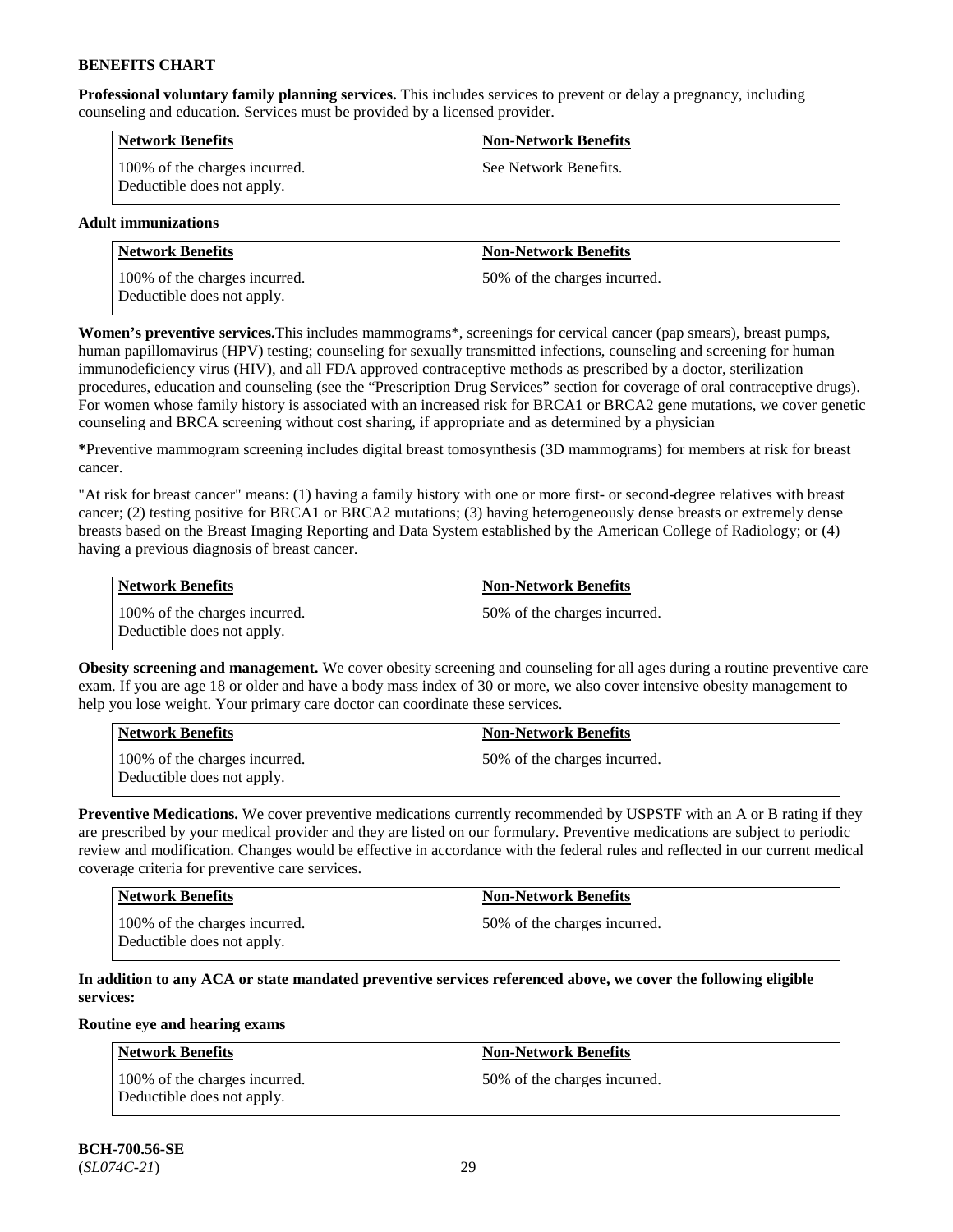**Ovarian cancer surveillance tests for women who are at risk.** "At risk for ovarian cancer" means (1) having a family history that includes any of the following: one or more first-degree or second-degree relatives with ovarian cancer, clusters of female relatives with breast cancer or nonpolyposis colorectal cancer; or (2) testing positive for BRCA1 or BRCA2 mutations. "Surveillance tests for ovarian cancer" means annual screening using: CA-125 serum tumor marker testing, transvaginal ultrasound, pelvic examination or other proven ovarian cancer screening tests currently being evaluated by the federal Food and Drug Administration or by the National Cancer Institute.

| <b>Network Benefits</b>                              | <b>Non-Network Benefits</b>                             |
|------------------------------------------------------|---------------------------------------------------------|
| Coverage level is same as corresponding Network      | Coverage level is same as corresponding Non-Network     |
| Benefit, depending on type of service provided, such | Benefit, depending on type of service provided, such as |
| as Diagnostic Imaging Services, Laboratory Services  | Diagnostic Imaging Services, Laboratory Services        |
| Office Visits for Illness or Injury or Preventive    | Office Visits for Illness or Injury or Preventive       |
| Services.                                            | Services.                                               |

#### **Limitations:**

• Services are not preventive if received as part of a visit to diagnose, manage or maintain an acute or chronic medical condition, illness or injury. When that occurs, unless otherwise indicated above, standard deductibles, copayments or coinsurance apply.

#### **Not Covered:**

See "Services Not Covered" in the Group Membership Contract.

## **SPECIFIED NON-NETWORK SERVICES**

## **Covered Services:**

We cover the following services when you elect to receive them from a non-network provider, at the same level of coverage we provide when you elect to receive the services from a network provider:

- Voluntary family planning of the conception and bearing of children.
- The provider visit(s) and test(s) necessary to make a diagnosis of infertility.
- Testing and treatment of sexually transmitted diseases (other than HIV).
- Testing for AIDS or other HIV-related conditions.

| <b>Network Benefits</b>                                                                                                                            | <b>Non-Network Benefits</b>                    |
|----------------------------------------------------------------------------------------------------------------------------------------------------|------------------------------------------------|
| Coverage level is same as corresponding Network<br>Benefit, depending on type of service provided, such as<br>Office Visits for Illness or Injury. | See Network Benefits for the services covered. |

#### **Not Covered:**

See "Services Not Covered" in the Group Membership Contract.

## **TELEMEDICINE BENEFIT**

#### **Covered Services:**

Telemedicine services are covered under this Benefits Chart, subject to our medical criteria.

| <b>Network Benefits</b>                                | <b>Non-Network Benefits</b>                            |
|--------------------------------------------------------|--------------------------------------------------------|
| Coverage level is same as corresponding Network        | Coverage level is same as corresponding Non-Network    |
| Benefit, depending upon type of service provided, such | Benefit, depending upon type of service provided, such |
| as Office Visits for Illness or Injury.                | as Office Visits for Illness or Injury.                |

### **Not Covered:**

See "Services Not Covered" in the Group Membership Contract.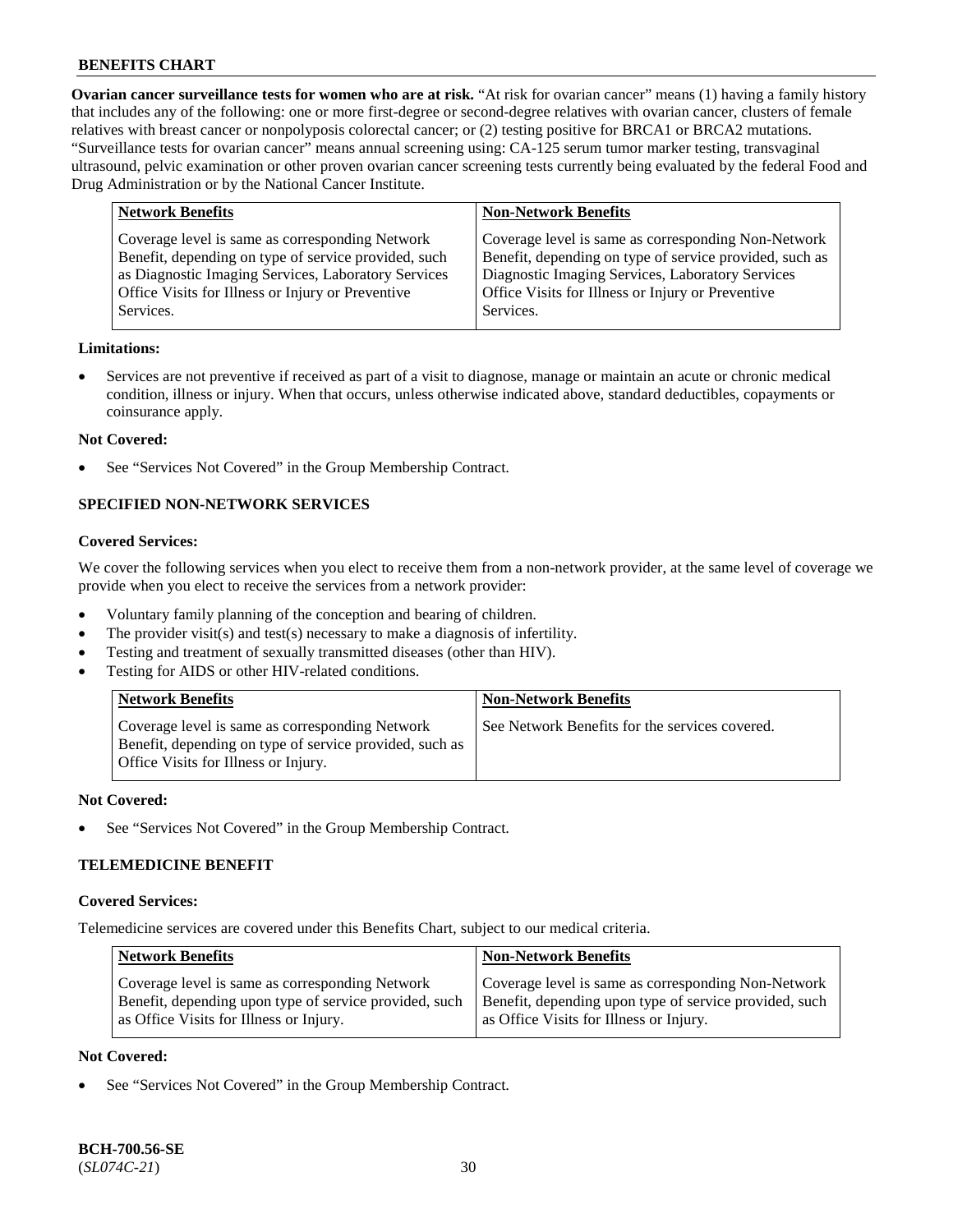## **TRANSPLANT SERVICES**

### **Applicable Definitions:**

**Autologous.** This is when the source of cells is from the individual's own marrow or stem cells.

**Allogeneic.** This is when the source of cells is from a related or unrelated donor's marrow or stem cells.

**Autologous Bone Marrow Transplant.** This is when the bone marrow is harvested from the individual and stored. The patient undergoes treatment which includes tumor ablation with high-dose chemotherapy and/or radiation. The bone marrow is reinfused (transplanted).

**Allogeneic Bone Marrow Transplant.** This is when the bone marrow is harvested from the related or unrelated donor and stored. The patient undergoes treatment which includes tumor ablation with high-dose chemotherapy and/or radiation. The bone marrow is reinfused (transplanted).

**Autologous/Allogeneic Stem Cell Support.** This is a treatment process that includes stem cell harvest from either bone marrow or peripheral blood, tumor ablation with high-dose chemotherapy and/or radiation, stem cell reinfusion, and related care. Autologous/allogeneic bone marrow transplantation and high dose chemotherapy with peripheral stem cell rescue/support are considered to be autologous/allogeneic stem cell support.

**Designated Transplant Center.** This is any health care provider, group or association of health care providers designated by us to provide services, supplies or drugs for specified transplants for our members.

**Transplant Services.** This is transplantation (including transplants) of the human organs or tissue listed below, including all related post-surgical treatment and drugs and multiple transplants for a related cause. Transplant services do not include other organ or tissue transplants or surgical implantation of mechanical devices functioning as a human organ, except surgical implantation of an FDA approved Ventricular Assist Device (VAD) or total artificial heart, functioning as a temporary bridge to heart transplantation.

Prior authorization is required prior to consultation to support coordination of care and benefits.

#### **Covered Services:**

We cover eligible transplant services (as defined above) while you are covered under this Benefits Chart. Transplants that will be considered for coverage are limited to the following:

- Kidney transplants for end-stage disease.
- Cornea transplants for end-stage disease.
- Heart transplants for end-stage disease.
- Lung transplants or heart/lung transplants for: (1) primary pulmonary hypertension; (2) Eisenmenger's syndrome; (3) endstage pulmonary fibrosis; (4) alpha 1 antitrypsin disease; (5) cystic fibrosis; and (6) emphysema.
- Liver transplants for: (1) biliary atresia in children; (2) primary biliary cirrhosis; (3) post-acute viral infection (including hepatitis A, hepatitis B antigen e negative and hepatitis C) causing acute atrophy or post-necrotic cirrhosis; (4) primary sclerosing cholangitis; (5) alcoholic cirrhosis; and (6) hepatocellular carcinoma.
- Allogeneic bone marrow transplants or peripheral stem cell support associated with high dose chemotherapy for: (1) acute myelogenous leukemia; (2) acute lymphocytic leukemia; (3) chronic myelogenous leukemia; (4) severe combined immunodeficiency disease; (5) Wiskott-Aldrich syndrome; (6) aplastic anemia; (7) sickle cell anemia; (8) non-relapsed or relapsed non-Hodgkin's lymphoma; (9) multiple myeloma; and (10) testicular cancer.
- Autologous bone marrow transplants or peripheral stem cell support associated with high-dose chemotherapy for: (1) acute leukemias; (2) non-Hodgkin's lymphoma; (3) Hodgkin's disease; (4) Burkitt's lymphoma; (5) neuroblastoma; (6) multiple myeloma; (7) chronic myelogenous leukemia; and (8) non-relapsed non-Hodgkin's lymphoma.
- Pancreas transplants for simultaneous pancreas-kidney transplants for diabetes, pancreas after kidney, living related segmental simultaneous pancreas kidney transplantation and pancreas transplant alone.

For Network Benefits, charges for transplant services must be incurred at a designated transplant center.

The transplant-related treatment provided, including expenses incurred for directly related donor services, shall be subject to and in accordance with the provisions, limitations, maximum and other terms of this Benefits Chart.

Medical and hospital expenses of the donor are covered only when the recipient is a member and the transplant and directly related donor expenses have been prior authorized for coverage. Treatment of medical complications that may occur to the donor are not covered. Donors are not considered members, and are therefore not eligible for the rights afforded to members under the Contract.